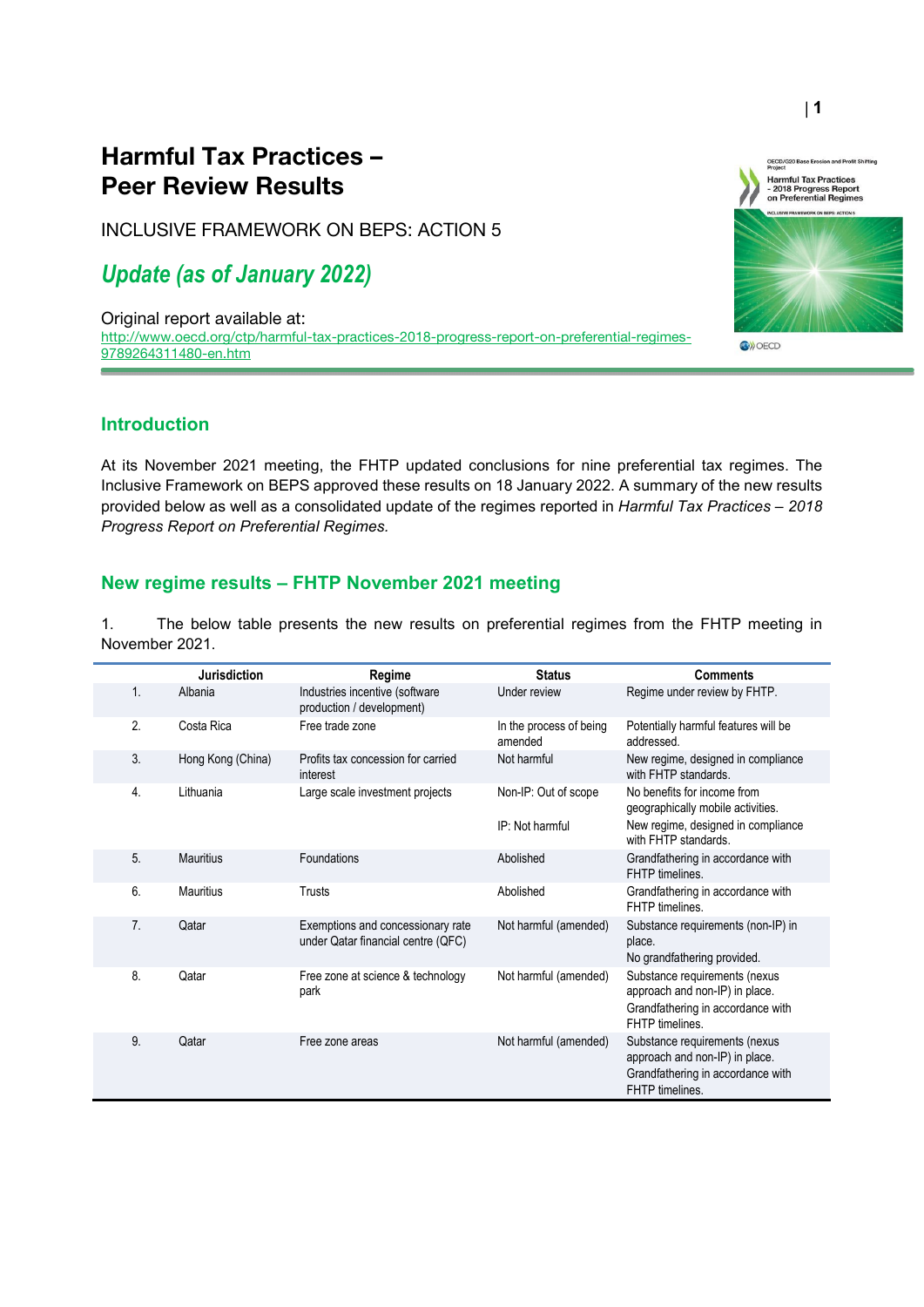## **Consolidated results of regime reviews since 2015**

The tables below presents the consolidated results of all regimes reviewed by the FHTP since the BEPS Action 5 report.

## **Regimes listed in the 2015 BEPS Action 5 report**

2. These tables present an update on the status of regimes listed in the 2015 BEPS Action 5 Report (OECD, 2015[1]), as at 18 January 2022.

### **IP regimes**

|     | Jurisdiction                    | Regime                                                                             | <b>Status</b>                      | <b>Comments</b>                                                                                         |
|-----|---------------------------------|------------------------------------------------------------------------------------|------------------------------------|---------------------------------------------------------------------------------------------------------|
| 1.  | Belgium                         | Deduction for innovation income                                                    | Not harmful (amended)              | Substance requirements (nexus<br>approach) in place.<br>Grandfathering period ended on 30<br>June 2021. |
| 2.  | China (People's<br>Republic of) | Reduced rate for high & new tech<br>enterprises                                    | Not harmful <sup>1</sup>           | No harmful features.                                                                                    |
| 3.  | Colombia                        | Software regime                                                                    | Abolished                          | No grandfathering provided.                                                                             |
| 4.  | France                          | Reduced corporation tax rate on IP<br>income <sup>2</sup>                          | Not harmful (amended)              | Substance requirements (nexus<br>approach) in place.<br>No grandfathering provided.                     |
| 5.  | Hungary                         | IP regime for royalties and capital<br>gains                                       | Not harmful (amended)              | Substance requirements (nexus<br>approach) in place.<br>Grandfathering period ended on 30<br>June 2021. |
| 6.  | Israel                          | Amended preferred enterprise<br>regime                                             | Not harmful (amended)              | Substance requirements (nexus<br>approach) in place.<br>Grandfathering period ended on 30<br>June 2021. |
| 7.  | Italy                           | Taxation of income from intangible<br>assets                                       | Not harmful (amended)              | Substance requirements (nexus<br>approach) in place.<br>Grandfathering period ended on 30<br>June 2021. |
| 8.  | Luxembourg                      | Partial exemption for income/gains<br>derived from certain IP rights               | Abolished                          | Grandfathering period ended on 30<br>June 2021.                                                         |
| 9.  | Netherlands                     | Innovation box                                                                     | Not harmful (amended)              | Substance requirements (nexus<br>approach) in place.<br>Grandfathering period ended on 30<br>June 2021. |
| 10. | Portugal                        | Partial exemption for income from<br>certain intangible property                   | Not harmful (amended)              | Substance requirements (nexus<br>approach) in place.<br>Grandfathering period ended on 30<br>June 2021. |
| 11. | Spain                           | Partial exemption for income from<br>certain intangible assets (Federal<br>regime) | Not harmful (amended) <sup>4</sup> | Substance requirements (nexus<br>approach) in place.<br>Grandfathering period ended on 30<br>June 2021. |
| 12. | Spain                           | Partial exemption for income from<br>certain intangible assets (Basque<br>country) | Not harmful (amended) <sup>5</sup> | Substance requirements (nexus<br>approach) in place.<br>Grandfathering period ended on 30<br>June 2021. |
| 13. | Spain                           | Partial exemption for income from<br>certain intangible assets (Navarra)           | Not harmful (amended) <sup>6</sup> | Substance requirements (nexus<br>approach) in place.<br>Grandfathering period ended on 30<br>June 2021. |
| 14. | Switzerland -<br>Canton of      | Licence box                                                                        | Not harmful (amended)              | Substance requirements (nexus<br>approach) in place.                                                    |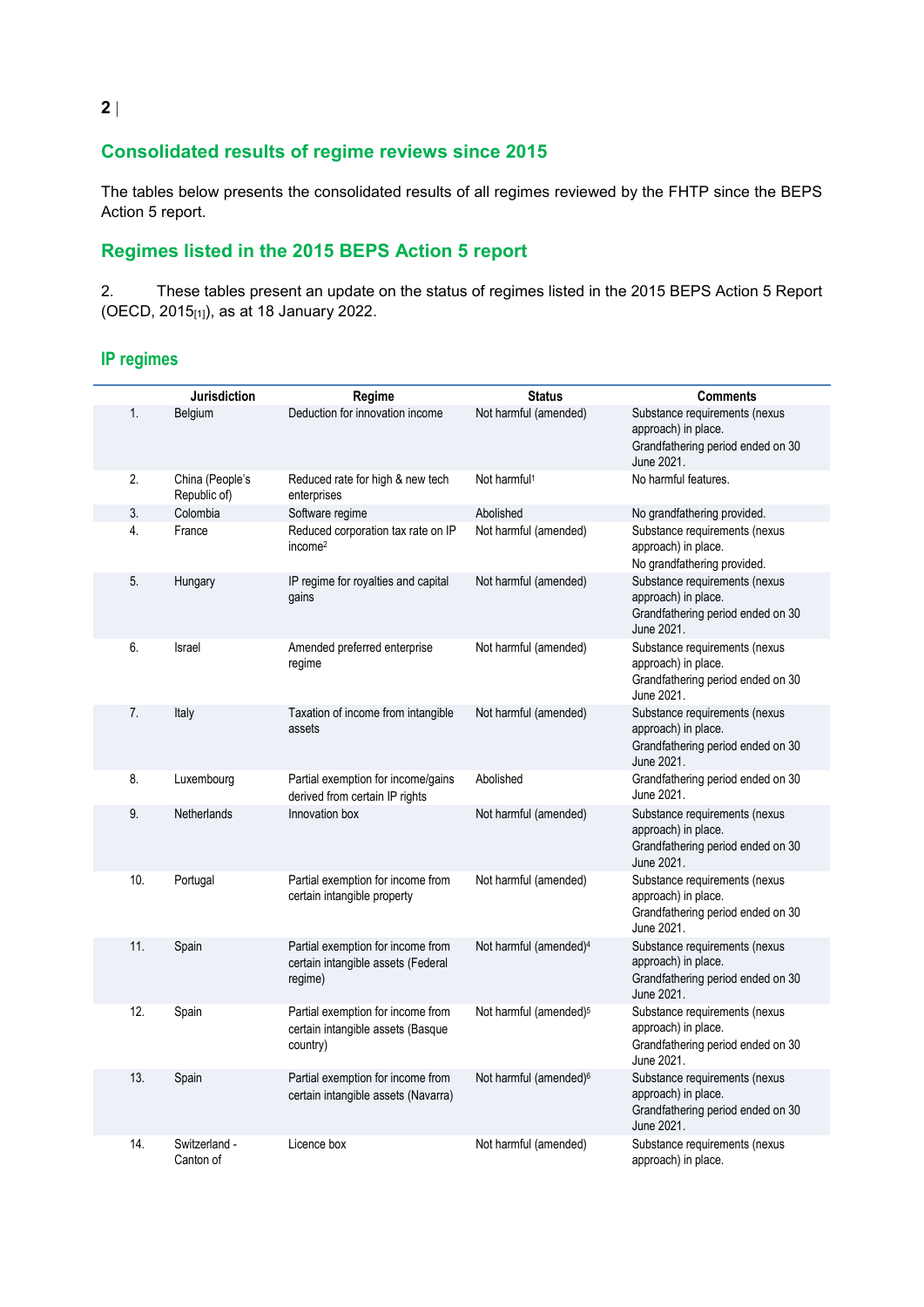|     | Nidwalden      |                                        |                       | Grandfathering period ended on 31<br>December 2020.                                                     |
|-----|----------------|----------------------------------------|-----------------------|---------------------------------------------------------------------------------------------------------|
| 15. | Turkey         | Technology development zones<br>regime | Not harmful (amended) | Substance requirements (nexus<br>approach) in place.<br>Grandfathering period ended on 30<br>June 2021. |
| 16. | United Kingdom | Patent box                             | Not harmful (amended) | Substance requirements (nexus<br>approach) in place.<br>Grandfathering period ended on 30<br>June 2021. |

*Note*: See table 6.1 of the 2015 BEPS Action 5 Report (OECD, 2015[1]).

1. While the regime did not technically comply with the nexus approach, it was considered functionally equivalent and therefore evaluated as not harmful, given its distinct features and safeguards and the willingness of China to provide additional information.

2. Formerly known as "Reduced rate for long term capital gains and profits from the licensing of IP rights".

3. The Italian IP regime did not and does not include in the eligible assets any marketing related assets other than trademarks.

4. Spain's partial exemption for income from certain intangible assets was inconsistent with the nexus approach for IP assets acquired from related parties for the period from 1 January 2017 to 31 December 2017 and for new taxpayers entering the regime in the period from 1 July 2016 to 31 December 2017.

5. See previous table note.

6. See previous table note.

#### **Non-IP regimes**

|                | Jurisdiction                    | Regime                                                                                                                  | <b>Status</b>                                   | <b>Comments</b>                                                                                                     |
|----------------|---------------------------------|-------------------------------------------------------------------------------------------------------------------------|-------------------------------------------------|---------------------------------------------------------------------------------------------------------------------|
| 1.             | Argentina                       | Promotional regime for software<br>industry                                                                             | Not harmful                                     | No harmful features.                                                                                                |
| 2.             | Australia                       | Conduit foreign income                                                                                                  | Not harmful                                     | No harmful features.                                                                                                |
| 3.             | <b>Brazil</b>                   | PADIS - Semiconductors industry                                                                                         | Not harmful                                     | No harmful features.                                                                                                |
| 4.             | Canada                          | Life insurance business                                                                                                 | Potentially harmful but<br>not actually harmful | Ring-fencing implicated, but no harmful<br>economic effects in practice. Regime is<br>subject to annual monitoring. |
| 5.             | China (People's<br>Republic of) | Reduced rate for advanced<br>technology services enterprises                                                            | Not harmful                                     | No harmful features.                                                                                                |
| 6.             | Colombia                        | Foreign portfolio investment                                                                                            | Not harmful <sup>1</sup>                        | No harmful features.                                                                                                |
| 7 <sub>1</sub> | Greece                          | Offshore engineering and<br>construction                                                                                | Not harmful (amended)                           | Ring-fencing removed.<br>No grandfathering provided                                                                 |
| 8.             | India                           | Deductions in respect of certain<br>incomes of offshore banking units<br>and international financial services<br>centre | Not harmful                                     | No harmful features.                                                                                                |
| 9.             | India                           | Special provisions in respect of<br>newly established units in special<br>economic zones                                | Not harmful                                     | No harmful features.                                                                                                |
| 10.            | India                           | Special provisions relating to<br>income of shipping companies -<br>tonnage tax scheme                                  | Not harmful                                     | No harmful features.                                                                                                |
| 11.            | India                           | Taxation of profit and gains of life<br>insurance business                                                              | Not harmful                                     | No harmful features.                                                                                                |
| 12.            | Indonesia                       | Investment allowance regime                                                                                             | Out of scope                                    | No benefits for income from<br>geographically mobile activities.                                                    |
| 13.            | Indonesia                       | Public / listed company regime                                                                                          | Out of scope                                    | No benefits for income from<br>geographically mobile activities.                                                    |
| 14.            | Indonesia                       | Special economic zone regime                                                                                            | Out of scope                                    | No benefits for income from<br>geographically mobile activities.                                                    |
| 15.            | Indonesia                       | Tax holiday regime                                                                                                      | Out of scope                                    | No benefits for income from<br>geographically mobile activities.                                                    |
| 16.            | Japan                           | Measures for the promotion of<br>research and development                                                               | Not harmful <sup>2</sup>                        | No harmful features.                                                                                                |
| 17.            | Japan                           | Special zones for international                                                                                         | Not harmful <sup>3</sup>                        | No harmful features.                                                                                                |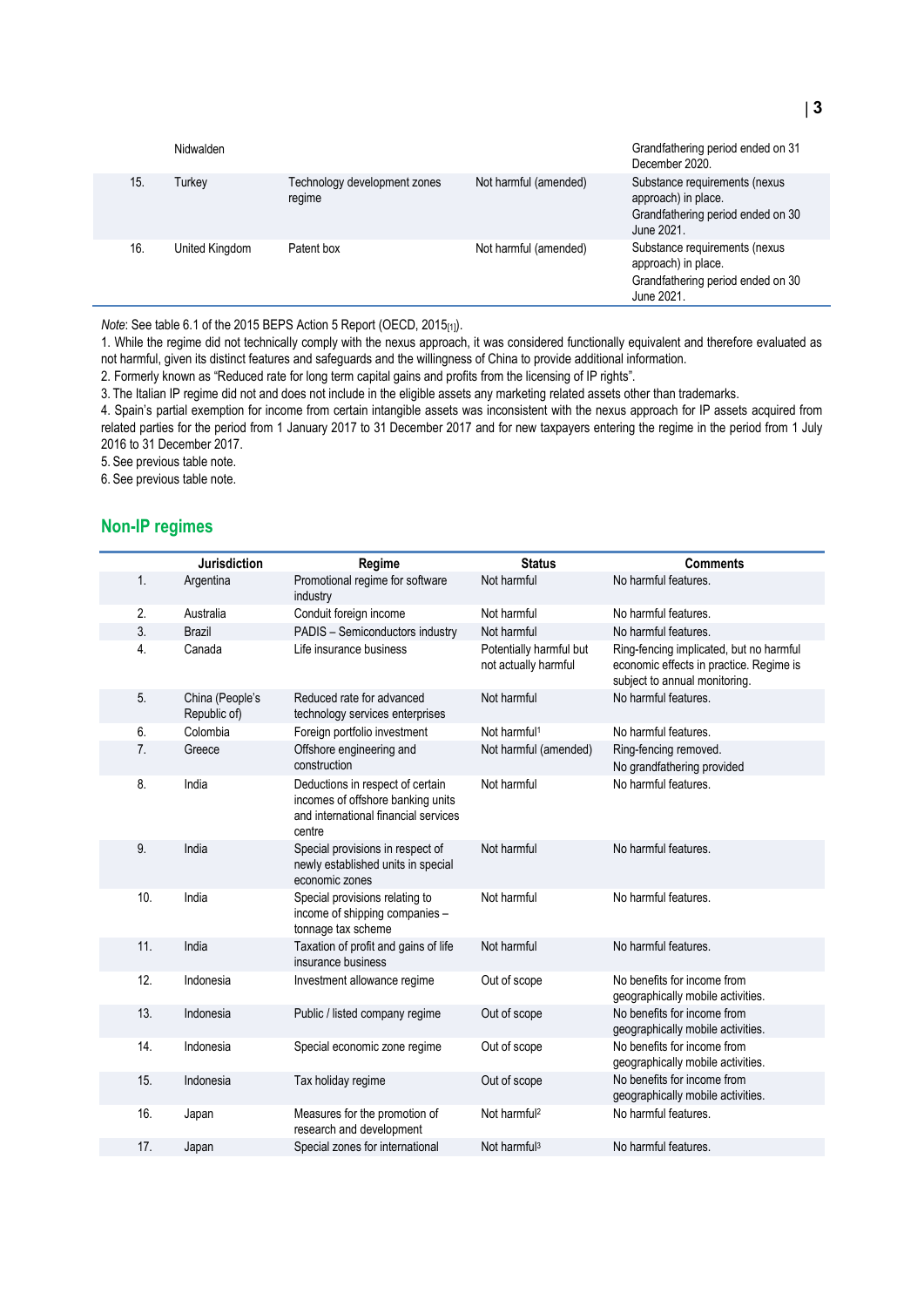|     |                                | competitiveness development                                                             |                                                 |                                                                                                                     |
|-----|--------------------------------|-----------------------------------------------------------------------------------------|-------------------------------------------------|---------------------------------------------------------------------------------------------------------------------|
| 18. | Latvia                         | Shipping taxation regime                                                                | Not harmful                                     | No harmful features.                                                                                                |
| 19. | Latvia                         | Special economic zones                                                                  | Disadvantaged areas<br>regime                   | Subject to monitoring to ensure continued<br>low risk of BEPS.                                                      |
| 20. | Luxembourg                     | Investment company in risk capital<br>(Société d'investissement en<br>capital à risque) | Not harmful <sup>4</sup>                        | No harmful features.                                                                                                |
| 21. | Luxembourg                     | Private asset management<br>company (Société de gestion de<br>patrimoine familial)      | Not harmful <sup>5</sup>                        | No harmful features.                                                                                                |
| 22. | South Africa                   | Exemption of income in respect of<br>ships used in international shipping               | Not harmful                                     | No harmful features.                                                                                                |
| 23. | South Africa                   | Headquarter company                                                                     | Potentially harmful but<br>not actually harmful | Ring-fencing implicated, but no harmful<br>economic effects in practice. Regime is<br>subject to annual monitoring. |
| 24. | Switzerland-<br>cantonal level | Auxiliary company regime<br>(previously referred to as<br>domiciliary company regime)   | Abolished                                       | No grandfathering provided.                                                                                         |
| 25. | Switzerland-<br>cantonal level | Holding company regime                                                                  | Abolished                                       | No grandfathering provided.                                                                                         |
| 26. | Switzerland-<br>cantonal level | Mixed company regime                                                                    | Abolished                                       | No grandfathering provided.                                                                                         |
| 27. | Switzerland-<br>federal level  | Commissionaire ruling regime                                                            | Abolished                                       | No grandfathering provided.                                                                                         |
| 28. | Switzerland -<br>federal level | Newly established or re-designed<br>enterprises                                         | Disadvantaged areas<br>regime                   | Subject to monitoring to ensure continued<br>low risk of BEPS.                                                      |
| 29. | Turkey                         | Shipping regime                                                                         | Not harmful                                     | No harmful features.                                                                                                |
|     |                                |                                                                                         |                                                 |                                                                                                                     |

*Note*: See table 6.2 of the 2015 BEPS Action 5 Report (OECD, 2015[1]).

1. This conclusion was reached by the FHTP without reaching any conclusion that Colombia's regime was within the scope of the work of the FHTP.

2. This regime was considered prior to the approval of the BEPS Action Plan.

3. See previous table note.

4. See previous table note.

5. See previous table note.

## **Regimes reviewed after formation of the Inclusive Framework on BEPS**

3. The following tables present the results of the review of preferential regimes that have been reviewed since October 2015. The results are presented according to the categories of regime.

### **IP regimes**

|    | <b>Jurisdiction</b> | Regime                                                                 | <b>Status</b>                      | Comments                                                                                                    |
|----|---------------------|------------------------------------------------------------------------|------------------------------------|-------------------------------------------------------------------------------------------------------------|
| 1. | Andorra             | Special regime for exploitation of<br>certain intangibles <sup>1</sup> | Not harmful<br>(amended)           | Substance requirements (nexus approach)<br>in place.<br>Grandfathering period ended on 31<br>December 2020. |
| 2. | Curaçao             | Innovation box                                                         | Not harmful                        | New regime, designed in compliance with<br>FHTP standards.                                                  |
| 3. | Greece              | Tax patent incentives                                                  | In the process of<br>being amended | Potentially harmful features will be<br>addressed.                                                          |
| 4. | India               | Tax on income from patent                                              | Not harmful                        | Substance requirements (nexus approach)<br>in place.                                                        |
| 5. | Ireland             | Knowledge development box                                              | Not harmful                        | New regime, designed in compliance with<br>FHTP standards.                                                  |
| 6. | Israel              | Preferred technological<br>enterprise regime                           | Not harmful                        | New regime, designed in compliance with<br>FHTP standards.                                                  |
| 7. | Korea               | Special taxation for transfer,                                         | Not harmful                        | Substance requirements (nexus approach)                                                                     |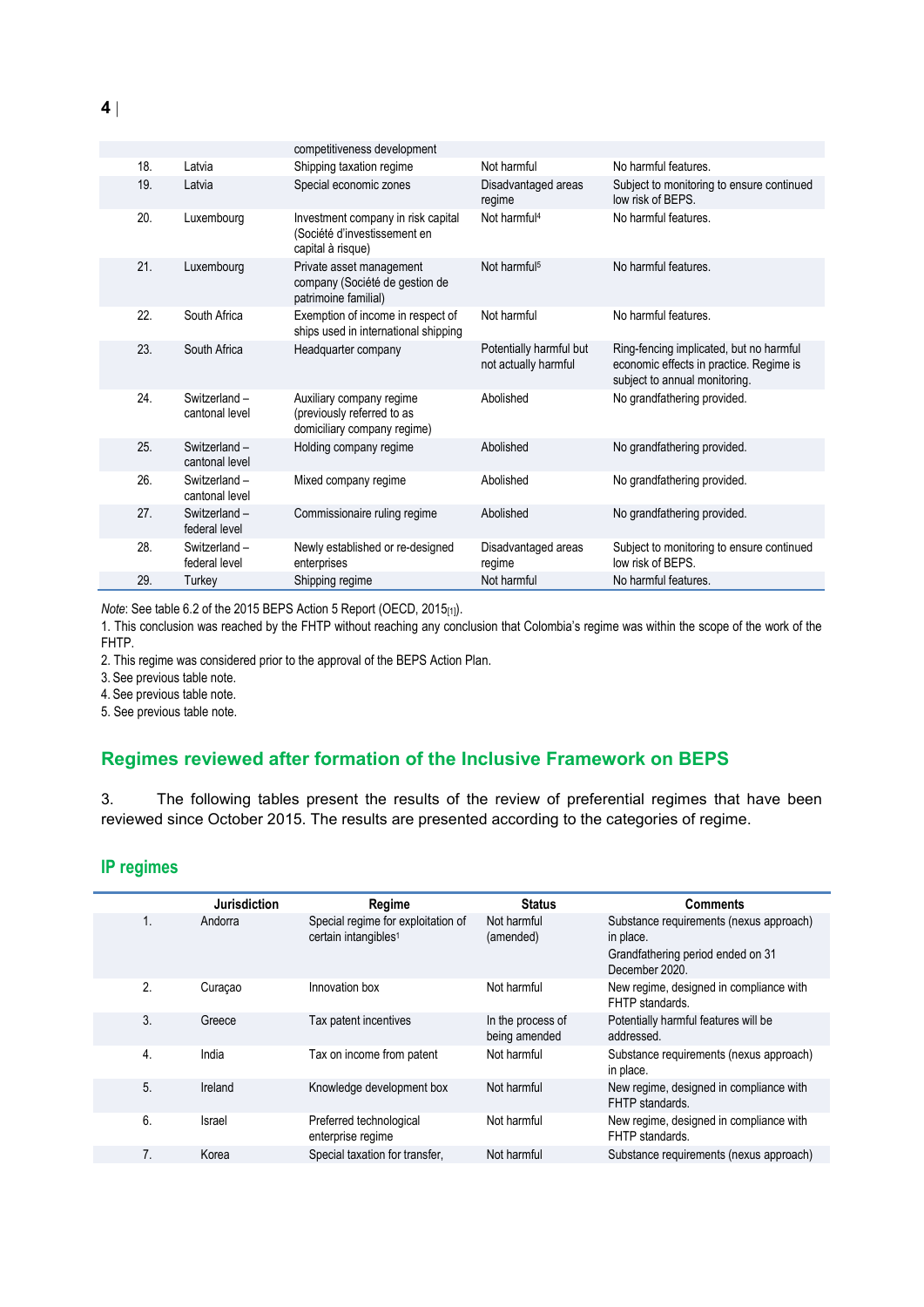|     |                                | acquisition, etc. of technology                                  | (amended)                                          | in place.<br>No grandfathering provided.                                                                                                                                      |
|-----|--------------------------------|------------------------------------------------------------------|----------------------------------------------------|-------------------------------------------------------------------------------------------------------------------------------------------------------------------------------|
| 8.  | Liechtenstein                  | IP box                                                           | Abolished                                          | Grandfathering period ended on 31<br>December 2020.                                                                                                                           |
| 9.  | Lithuania                      | IP regime                                                        | Not harmful                                        | New regime, designed in compliance with<br>FHTP standards.                                                                                                                    |
| 10. | Luxembourg                     | IP regime                                                        | Not harmful                                        | New regime, designed in compliance with<br>FHTP standards.                                                                                                                    |
| 11. | Malta                          | Patent box                                                       | Abolished                                          | Grandfathering period ended on 30 June<br>2021.                                                                                                                               |
| 12. | Malta                          | Patent box deduction rules                                       | Not harmful                                        | New regime, designed in compliance with<br>FHTP standards.                                                                                                                    |
| 13. | <b>Mauritius</b>               | Innovation box                                                   | Not harmful<br>(amended)                           | Substance requirements (nexus approach)<br>in place.<br>No grandfathering provided.                                                                                           |
| 14. | Panama                         | City of knowledge technical zone                                 | Not harmful<br>(amended)                           | Substance requirements (nexus approach)<br>in place.<br>No grandfathering provided.                                                                                           |
| 15. | Panama                         | General IP regime                                                | Not harmful                                        | New regime, designed in compliance with<br>FHTP standards.                                                                                                                    |
| 16. | Poland                         | IP box                                                           | Not harmful                                        | New regime, designed in compliance with<br>FHTP standards.                                                                                                                    |
| 17. | San Marino                     | IP regime provided by law no.<br>102/2004                        | Abolished                                          | No grandfathering provided.                                                                                                                                                   |
| 18. | San Marino                     | IP regime                                                        | Not harmful                                        | New regime, designed in compliance with<br>FHTP standards.                                                                                                                    |
| 19. | Singapore                      | IP development incentive                                         | Not harmful                                        | New regime, designed in compliance with<br>FHTP standards.                                                                                                                    |
| 20. | Slovak Republic                | Patent box                                                       | Not harmful                                        | New regime, designed in compliance with<br>FHTP standards.                                                                                                                    |
| 21. | Switzerland-<br>cantonal level | Patent box                                                       | Not harmful                                        | New regime, designed in compliance with<br><b>FHTP</b> standards                                                                                                              |
| 22. | Turkey                         | 5/B regime                                                       | Not harmful                                        | New regime, designed in compliance with<br>FHTP standards.                                                                                                                    |
| 23. | <b>Viet Nam</b>                | IP benefits (transfer of<br>technology)                          | Out of scope                                       | No benefits for income from geographically<br>mobile activities.                                                                                                              |
|     |                                | IP regimes that are also reviewed as non-IP regimes <sup>2</sup> |                                                    |                                                                                                                                                                               |
| 24. | Albania                        | Industries incentive (software<br>production / development)      | Under review                                       | Regime under review by FHTP.                                                                                                                                                  |
| 25. | Armenia                        | Free economic zones                                              | Under review                                       | Regime under review by FHTP.                                                                                                                                                  |
| 26. | Armenia                        | Information technology projects                                  | Under review                                       | Regime under review by FHTP.                                                                                                                                                  |
| 27. | Aruba                          | Exempt company                                                   | Abolished                                          | Grandfathering period ended on 30 June<br>2021.                                                                                                                               |
| 28. | Aruba                          | Free zone                                                        | Abolished                                          | Grandfathering period ended on 30 June<br>2021.                                                                                                                               |
| 29. | <b>Barbados</b>                | International business companies                                 | Abolished                                          | Grandfathering period ended on 30 June<br>2021.                                                                                                                               |
| 30. | <b>Barbados</b>                | International societies with<br>restricted liability             | Abolished                                          | Grandfathering period ended on 30 June<br>2021.                                                                                                                               |
| 31. | <b>Belize</b>                  | International business companies                                 | Abolished <sup>3</sup>                             | Grandfathering period ended on 30 June<br>2021.                                                                                                                               |
| 32. | <b>Botswana</b>                | International financial services<br>company                      | Abolished                                          | No grandfathering provided.                                                                                                                                                   |
| 33. | <b>Brunei</b><br>Darussalam    | Investment incentives regime <sup>4</sup>                        | Potentially harmful<br>but not actually<br>harmful | Lack of substantial activities requirements<br>and transparency factor implicated, but no<br>harmful economic effects in practice.<br>Regime is subject to annual monitoring. |
| 34. | Cook Islands                   | International companies                                          | Abolished                                          | Grandfathering in accordance with FHTP<br>timelines.                                                                                                                          |
| 35. | Curaçao                        | Curaçao investment company <sup>5</sup>                          | Not harmful<br>(amended) <sup>6</sup>              | Substance requirements (nexus approach)<br>in place.                                                                                                                          |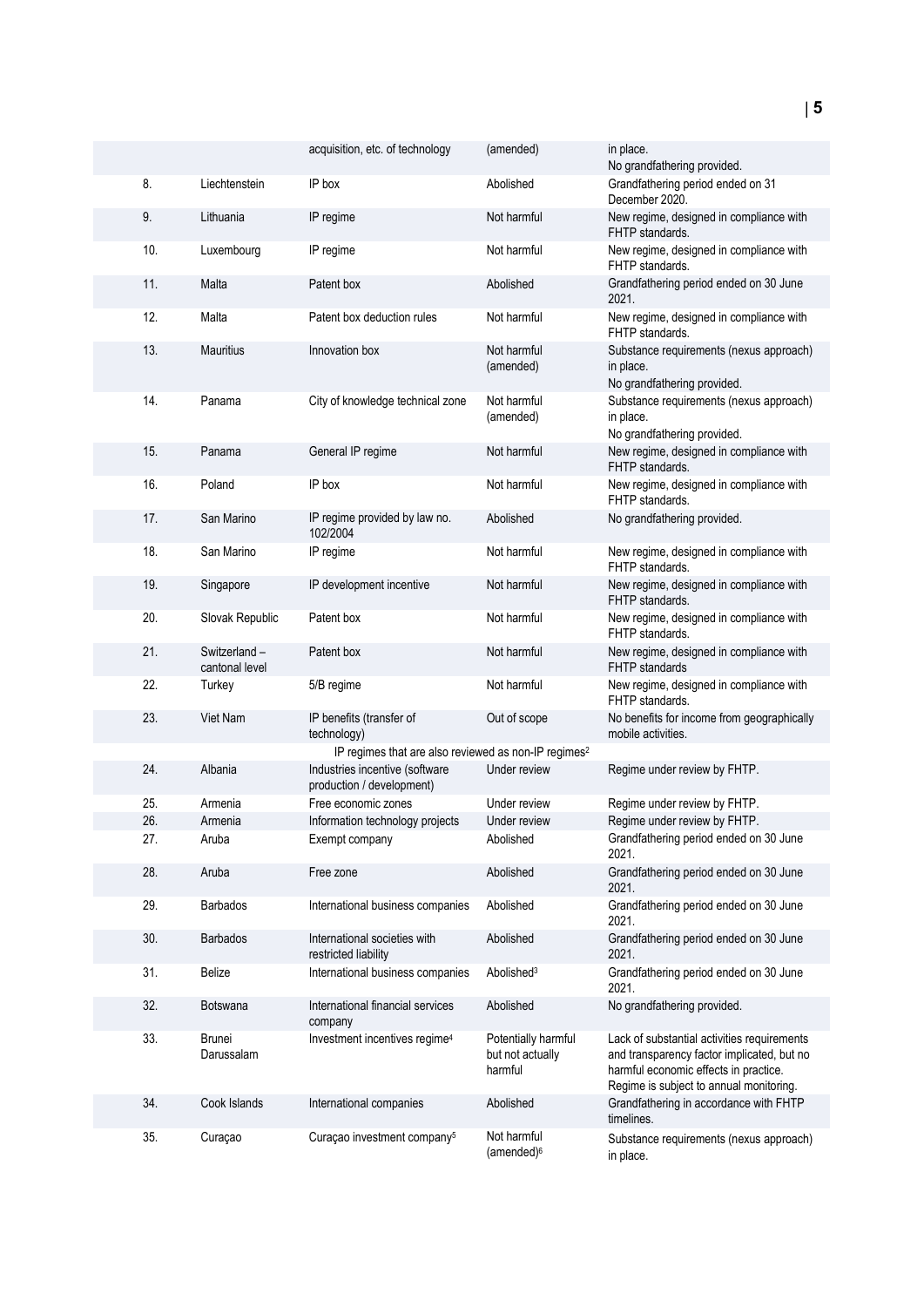|            |                                 |                                                                          |                                    | No grandfathering provided.                                                                                         |
|------------|---------------------------------|--------------------------------------------------------------------------|------------------------------------|---------------------------------------------------------------------------------------------------------------------|
| 36.        | Curaçao                         | <b>Export facility</b>                                                   | Abolished                          | No grandfathering provided.                                                                                         |
| 37.        | Dominica                        | International business companies                                         | Abolished                          | Grandfathering period ended on 30 June<br>2021.                                                                     |
| 38.        | Eswatini                        | Special economic zones                                                   | Under review                       | Regime under review by FHTP.                                                                                        |
| 39.<br>40. | Honduras<br>Honduras            | Free zones (ZOLI)<br>Employment and economic<br>development zones (ZEDE) | Under review<br>Under review       | Regime under review by FHTP.<br>Regime under review by FHTP.                                                        |
| 41.        | Jordan                          | Aqaba special economic zone                                              | In the process of<br>being amended | Potentially harmful features will be<br>addressed.                                                                  |
| 42.        | Jordan                          | Development zone                                                         | Not harmful<br>(amended)           | Substance requirements (nexus approach)<br>in place.<br>No grandfathering provided.                                 |
| 43.        | Kazakhstan                      | Special economic zones                                                   | In the process of<br>being amended | Potentially harmful features will be<br>addressed.                                                                  |
| 44.        | Kenya                           | Special economic zone                                                    | Not operational                    | Regime not operational.                                                                                             |
| 45.        | Lithuania                       | Free economic zone taxation<br>regime                                    | Disadvantaged areas<br>regime      | Subject to monitoring to ensure continued<br>low risk of BEPS.                                                      |
| 46.        | Lithuania                       | Large scale investment projects                                          | Not harmful                        | New regime, designed in compliance with<br>FHTP standards.                                                          |
| 47.        | Macau (China)                   | Macau offshore institution                                               | Abolished                          | Grandfathering period ended on 31<br>December 2020.                                                                 |
| 48.        | Malaysia                        | Biotechnology industry                                                   | Abolished                          | Grandfathering period ended on 30 June<br>2021.                                                                     |
| 49.        | Malaysia                        | <b>MSC Malaysia</b>                                                      | Abolished                          | Grandfathering period ended on 30 June<br>2021.                                                                     |
| 50.        | Malaysia                        | Pioneer status - High technology                                         | Out of scope<br>(amended)          | No benefits for income from geographically<br>mobile activities.<br>Grandfathering period ended on 30 June<br>2021. |
| 51.        | Malaysia                        | Principal hub                                                            | Abolished                          | No grandfathering provided.                                                                                         |
| 52.        | <b>Mauritius</b>                | Foundations                                                              | Abolished                          | Grandfathering in accordance with FHTP                                                                              |
| 53.        | <b>Mauritius</b>                | Global business license 1                                                | Abolished                          | timelines.                                                                                                          |
|            |                                 |                                                                          |                                    | Grandfathering period ended on 30 June<br>2021.                                                                     |
| 54.        | <b>Mauritius</b>                | Global business license 2                                                | Abolished                          | Grandfathering period ended on 30 June<br>2021.                                                                     |
| 55.        | <b>Mauritius</b>                | Trusts                                                                   | Abolished                          | Grandfathering in accordance with FHTP<br>timelines.                                                                |
| 56.        | Mongolia                        | Free trade zones                                                         | Abolished                          | No grandfathering provided.                                                                                         |
| 57.        | Paraguay                        | Investment of capital from abroad                                        | Not operational                    | Regime not operational.                                                                                             |
| 58.        | Qatar                           | Free zone areas                                                          | Not harmful<br>(amended)           | Substance requirements (nexus approach)<br>in place.<br>Grandfathering in accordance with FHTP<br>timelines.        |
| 59.        | Qatar                           | Free zone at science &<br>technology park                                | Not harmful<br>(amended)           | Substance requirements (nexus approach)<br>in place.<br>Grandfathering in accordance with FHTP<br>timelines.        |
| 60.        | Saint Kitts and<br><b>Nevis</b> | Companies act                                                            | Abolished                          | Grandfathering period ended on 30 June<br>2021.                                                                     |
| 61.        | Saint Kitts and<br><b>Nevis</b> | Nevis business corporation                                               | Abolished <sup>7</sup>             | Grandfathering period ended on 30 June<br>2021.                                                                     |
| 62.        | Saint Kitts and<br><b>Nevis</b> | Nevis LLC                                                                | Abolished <sup>8</sup>             | Grandfathering period ended on 30 June<br>2021.                                                                     |
| 63.        | Saint Lucia                     | International business company                                           | Abolished                          | Grandfathering period ended on 30 June<br>2021.                                                                     |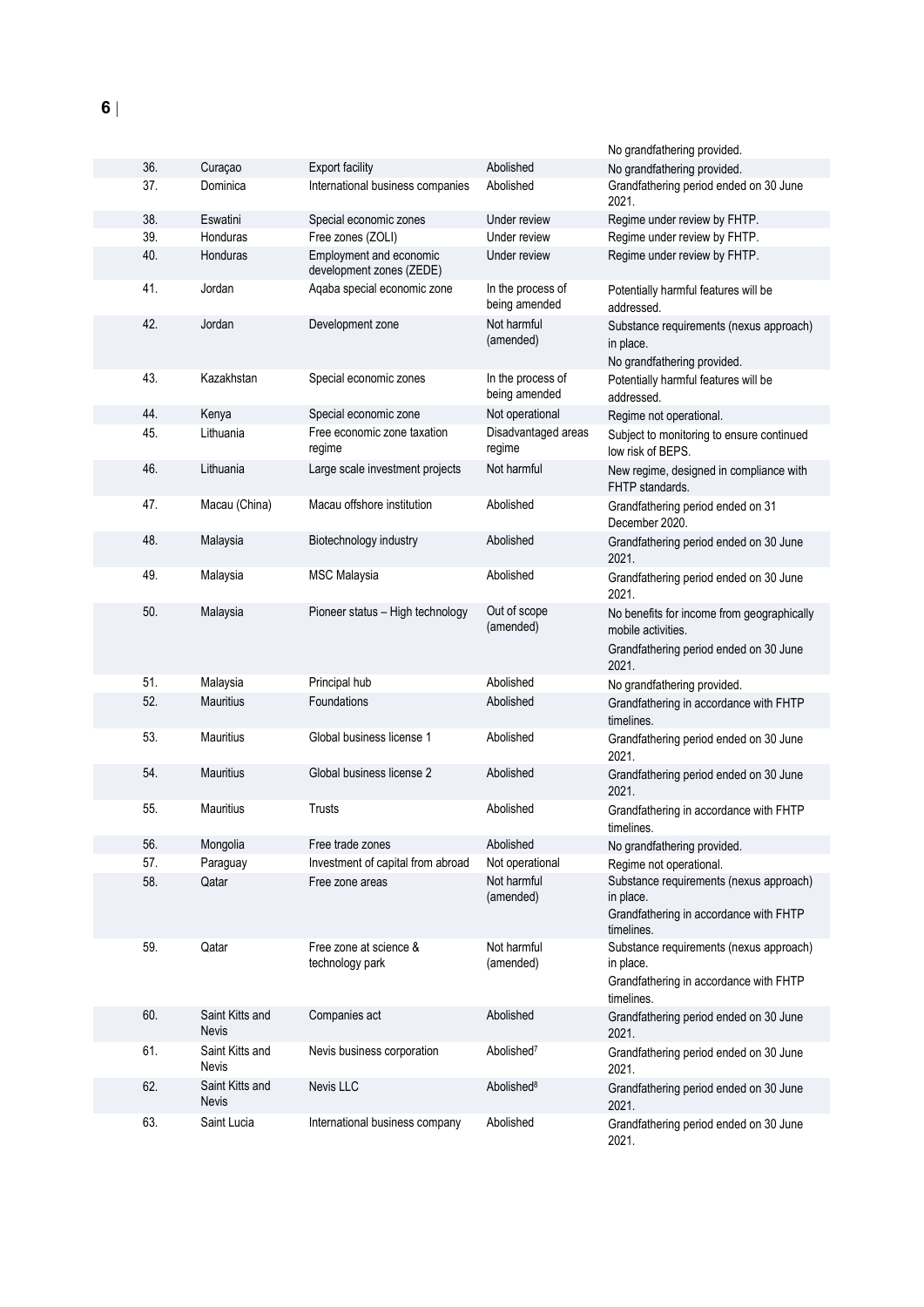| 64. | Saint Lucia                         | International partnership                                                                                | Abolished                             | Grandfathering period ended on 30 June<br>2021.                                                         |
|-----|-------------------------------------|----------------------------------------------------------------------------------------------------------|---------------------------------------|---------------------------------------------------------------------------------------------------------|
| 65. | Saint Lucia                         | International trust                                                                                      | Abolished                             | Grandfathering period ended on 30 June<br>2021.                                                         |
| 66. | Saint Vincent and<br>the Grenadines | International business companies                                                                         | Abolished                             | Grandfathering period ended on 30 June<br>2021.                                                         |
| 67. | Saint Vincent and<br>the Grenadines | International trusts                                                                                     | Abolished                             | Grandfathering period ended on 30 June<br>2021.                                                         |
| 68. | San Marino                          | New companies regime provided<br>by art. 73, law no. 166/2013                                            | Not harmful<br>(amended)              | Substance requirements (nexus approach)<br>in place.<br>Grandfathering period ended on 30 June<br>2021. |
| 69. | San Marino                          | Regime for high-tech start-up<br>companies under law no.<br>71/2013 and delegated decree<br>no. 116/2014 | Abolished                             | Grandfathering period ended on 30 June<br>2021.                                                         |
| 70. | Seychelles                          | Companies special license                                                                                | Abolished                             | Grandfathering period ended on 30 June<br>2021.                                                         |
| 71. | Seychelles                          | International business companies                                                                         | Abolished                             | No grandfathering provided.                                                                             |
| 72. | Seychelles                          | International trade zone                                                                                 | Abolished                             | Grandfathering period ended on 30 June<br>2021.                                                         |
| 73. | Singapore                           | Development and expansion<br>incentive - services                                                        | Abolished                             | Grandfathering period ended on 30 June<br>2021.                                                         |
| 74. | Singapore                           | Pioneer service company                                                                                  | Abolished                             | Grandfathering period ended on 30 June<br>2021.                                                         |
| 75. | Thailand                            | International business centre                                                                            | Not harmful                           | New regime, designed in compliance with<br>FHTP standards.                                              |
| 76. | Thailand                            | International headquarters and<br>treasury centre                                                        | Abolished                             | No grandfathering provided.                                                                             |
| 77. | Thailand                            | Regional operating headquarters<br>1                                                                     | Abolished                             | No grandfathering provided.                                                                             |
| 78. | Thailand                            | Regional operating headquarters<br>2                                                                     | Abolished                             | No grandfathering provided.                                                                             |
| 79. | <b>United States</b>                | Foreign-derived intangible<br>income (FDII)                                                              | In the process of<br>being eliminated | The United States has committed to abolish<br>this regime.                                              |
| 80. | Uruguay                             | Benefits under law 16.906 for<br>biotechnology                                                           | Abolished                             | No grandfathering provided.                                                                             |
| 81. | Uruguay                             | Benefits under lit S art. 52 for<br>biotechnology and for software                                       | Not harmful<br>(amended)              | Substance requirements (nexus approach)<br>in place.<br>Grandfathering period ended on 30 June<br>2021. |
| 82. | Uruguay                             | Free zones                                                                                               | Not harmful<br>(amended)              | Substance requirements (nexus approach)<br>in place.<br>No grandfathering provided.                     |
| 83. | Viet Nam                            | Export processing zone                                                                                   | Out of scope                          | No benefits for income from geographically<br>mobile activities.                                        |

1. Formerly known as "Companies involved in the international exploitation of intangible assets".

2. Some preferential regimes provides for benefits to both income from IP and other non-IP geographically mobile activities. These "dual category" regimes are reviewed as both an IP regime and a non-IP regime and therefore have to comply with both substantial activities requirements and two separate conclusions are applicable to the regime.

3. The regime is abolished as of 1 January 2020. For the year 2019, international business companies were not subject to substantial activities requirements. In addition, new entrants in the regime and new assets/activities of grandfathered taxpayers could wrongfully benefit from grandfathering during the period 16 October 2017 – 31 December 2019. This issue is now historical only.

4. Formerly known as "Pioneer services companies".

5. Formerly known as "Tax exempt entity".

6. In the period September 2019 – July 2020, a decree on substantial activities was in effect, but was withdrawn by Curaçao as it did not seem to meet the FHTP's requirements.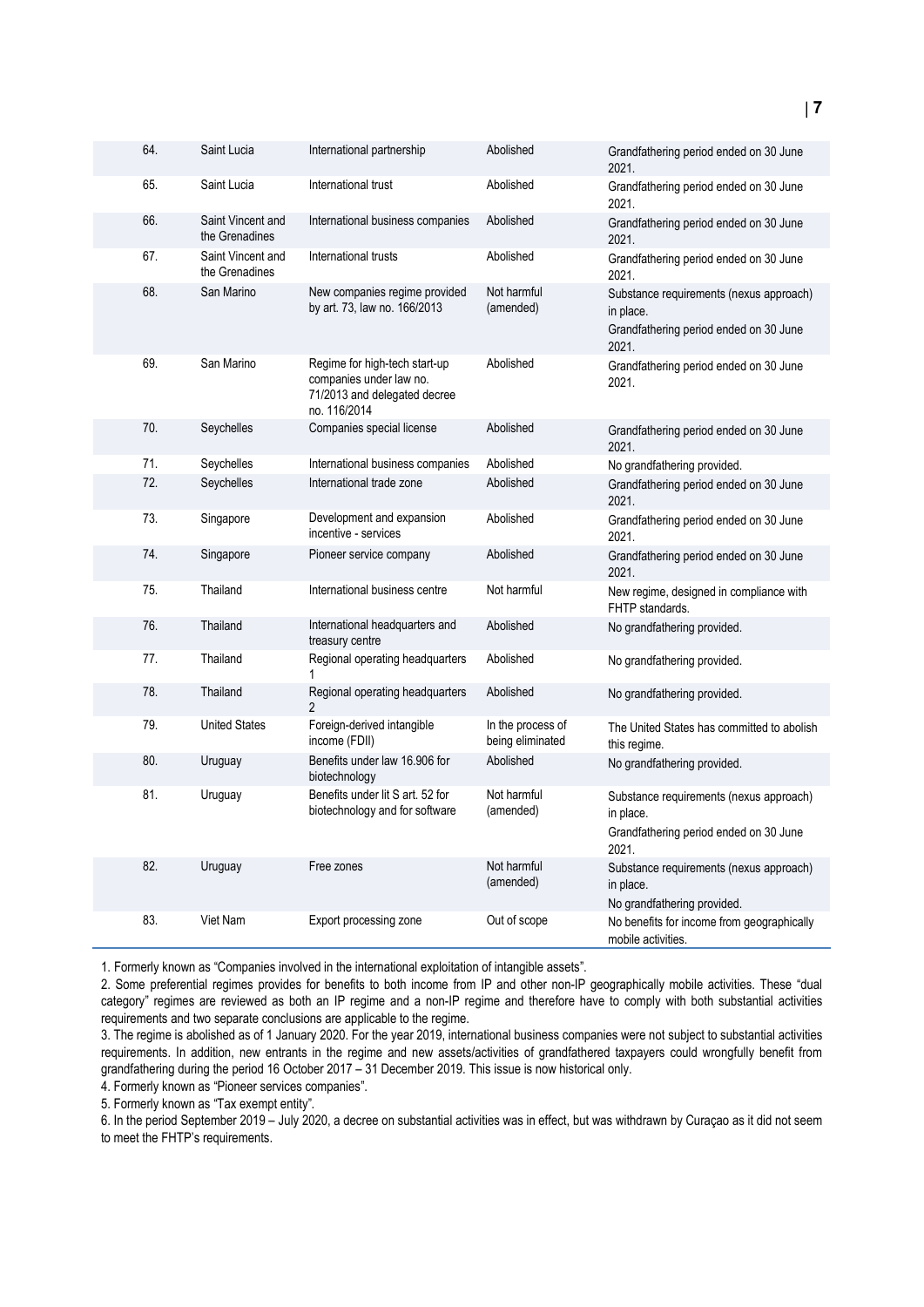7. The preferential tax treatment for this regime has been abolished; however, Nevis business corporations can still be registered in Saint Kitts and Nevis with no tax preference.

8. The preferential tax treatment for this regime has been abolished; however, Nevis Limited Liability Companies can still be registered in Saint Kitts and Nevis with no tax preference.

### **Headquarters regimes**

|     | <b>Jurisdiction</b> | Regime                                                | <b>Status</b>                                                                                     | <b>Comments</b>                                                                                                            |
|-----|---------------------|-------------------------------------------------------|---------------------------------------------------------------------------------------------------|----------------------------------------------------------------------------------------------------------------------------|
| 1.  | <b>Barbados</b>     | International business companies <sup>1</sup>         | Abolished                                                                                         | Grandfathering period ended on 30 June<br>2021.                                                                            |
| 2.  | Chile               | Business platform regime                              | Potentially harmful but<br>not actually harmful<br>From 1 January 2022:<br>Abolished <sup>2</sup> | Ring-fencing factor implicated, but no<br>harmful economic effects in practice.<br>Regime is subject to annual monitoring. |
| 3.  | Kenya               | Special economic zone <sup>3</sup>                    | Not operational                                                                                   | Regime not operational.                                                                                                    |
| 4.  | Malaysia            | Principal hub <sup>4</sup>                            | Not harmful (amended)                                                                             | Ring-fencing removed. Substance<br>requirements (non-IP) in place.<br>No grandfathering provided.                          |
| 5.  | <b>Mauritius</b>    | Global business license 1                             | Abolished                                                                                         | Grandfathering period ended on 30 June<br>2021.                                                                            |
| 6.  | <b>Mauritius</b>    | Global business license 2                             | Abolished                                                                                         | Grandfathering period ended on 30 June<br>2021.                                                                            |
| 7.  | <b>Mauritius</b>    | Global headquarters administration<br>regime          | Not harmful                                                                                       | No harmful features.                                                                                                       |
| 8.  | Panama              | Multinational headquarters                            | Not harmful (amended)                                                                             | Ring-fencing removed.<br>Substance requirements (non-IP) in place.<br>Grandfathering period ended on 30 June<br>2021.      |
| 9.  | Philippines         | Regional operating headquarters                       | Potentially harmful but<br>not actually harmful<br>From 1 January 2022:<br>Abolished              | Ring-fencing and substantial activities<br>factors implicated, but no harmful economic<br>effects in practice.             |
| 10. | Philippines         | Regional or area headquarters                         | Out of scope                                                                                      | No benefits for income from geographically<br>mobile activities.                                                           |
| 11. | Seychelles          | Companies special license <sup>5</sup>                | Abolished                                                                                         | Grandfathering period ended on 30 June<br>2021.                                                                            |
| 12. | Singapore           | Development and expansion<br>incentive - services     | Not harmful                                                                                       | No harmful features.                                                                                                       |
| 13. | Singapore           | Pioneer service company                               | Not harmful                                                                                       | No harmful features.                                                                                                       |
| 14. | Thailand            | International business centre                         | Not harmful                                                                                       | New regime, designed in compliance with<br>FHTP standards.                                                                 |
| 15. | Thailand            | International headquarters and<br>treasury centre     | Abolished                                                                                         | No grandfathering provided.                                                                                                |
| 16. | Thailand            | Regional operating headquarters 1                     | Abolished                                                                                         | Grandfathering period ended on 31<br>December 2020.                                                                        |
| 17. | Thailand            | Regional operating headquarters 2                     | Abolished                                                                                         | No grandfathering provided.                                                                                                |
| 18. | Turkey              | Regional headquarters / regional<br>management centre | Out of scope                                                                                      | No benefits for income from geographically<br>mobile activities.                                                           |

1. Also reviewed as a financing and leasing regime.

2. In accordance with Law No. 21,047 no new taxpayers will benefit from this regime as from 23 November 2017. With regard to existing business platform companies, the law provides for a grandfathering period which expires by 31 December 2021. Therefore, this regime will be considered completely abolished by 1 January 2022.

3. Also reviewed as a distribution and service centre regime.

4. Also reviewed as a financing and leasing regime.

5. Also reviewed as a financing and leasing regime.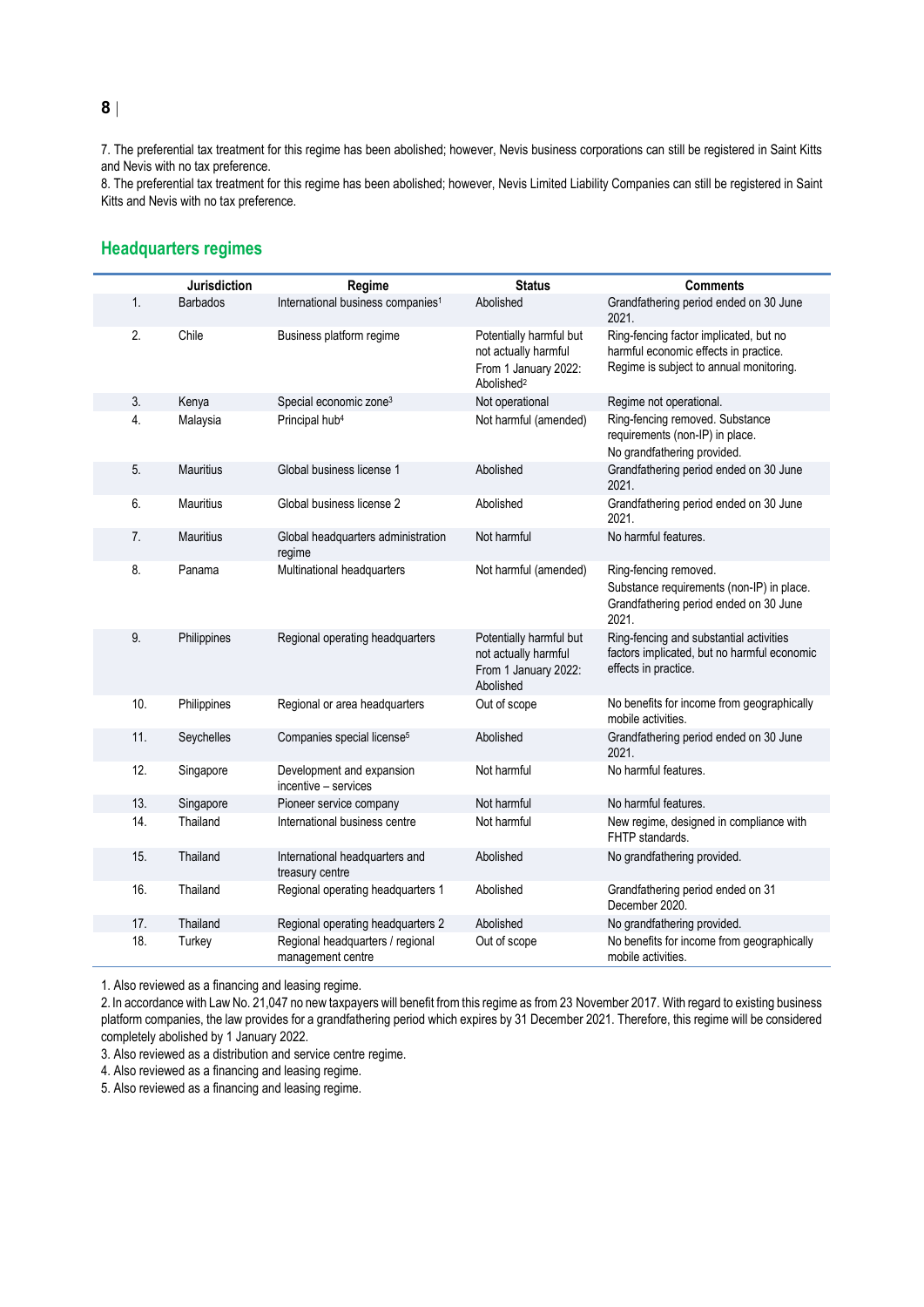## **Financing and leasing regimes**

|     | Jurisdiction          | Regime                                                                          | <b>Status</b>                      | <b>Comments</b>                                                                                                            |
|-----|-----------------------|---------------------------------------------------------------------------------|------------------------------------|----------------------------------------------------------------------------------------------------------------------------|
| 1.  | Andorra               | Intercompany and financing<br>regime                                            | Abolished                          | Grandfathering period ended on 31<br>December 2020.                                                                        |
| 2.  | Antigua and Barbuda   | International business corporations                                             | Abolished                          | No grandfathering provided.                                                                                                |
| 3.  | Aruba                 | Exempt company                                                                  | Not harmful (amended)              | Substance requirements (non-IP) in place.<br>Grandfathering period ended on 30 June<br>2021.                               |
| 4.  | <b>Barbados</b>       | International business companies <sup>1</sup>                                   | Abolished                          | Grandfathering period ended on 30 June<br>2021.                                                                            |
| 5.  | <b>Barbados</b>       | International financial services                                                | Abolished                          | Grandfathering period ended on 30 June<br>2021.                                                                            |
| 6.  | <b>Barbados</b>       | International trusts <sup>2</sup>                                               | Abolished                          | No grandfathering provided.                                                                                                |
| 7.  | <b>Belize</b>         | International business companies                                                | Abolished <sup>3</sup>             | Grandfathering period ended on 30 June<br>2021.                                                                            |
| 8.  | Botswana              | International financial services<br>company                                     | Not harmful (amended)              | Ring-fencing removed.<br>No grandfathering provided.                                                                       |
| 9.  | Cabo Verde            | International financial institution                                             | Abolished                          | Grandfathering in accordance with FHTP<br>timelines.                                                                       |
| 10. | Curaçao               | Curaçao investment company <sup>4</sup>                                         | Not harmful (amended)              | Substance requirements (non-IP) in place.<br>No grandfathering provided.                                                   |
| 11. | Dominica              | International business companies                                                | Abolished                          | Grandfathering period ended on 30 June<br>2021.                                                                            |
| 12. | Georgia               | International financial company                                                 | Abolished                          | No grandfathering provided.                                                                                                |
| 13. | Hong Kong (China)     | Profits tax concession for aircraft<br>lessors and aircraft leasing<br>managers | Not harmful                        | No harmful features.                                                                                                       |
| 14. | Hong Kong (China)     | Profits tax concession for<br>corporate treasury centres                        | Not harmful (amended)              | Ring-fencing removed.<br>No grandfathering provided.                                                                       |
| 15. | Hong Kong (China)     | Profits tax concession for ship<br>lessors and ship leasing managers            | Not harmful                        | New regime, designed in compliance with<br>FHTP standards.                                                                 |
| 16. | Kazakhstan            | Astana international financial<br>centre                                        | In the process of being<br>amended | Potentially harmful features will be<br>addressed.                                                                         |
| 17. | Malaysia              | Labuan leasing                                                                  | Not harmful (amended)              | Ring-fencing removed.<br>Substance requirements (non-IP) in place.<br>No grandfathering provided.                          |
| 18. | Malaysia              | Principal hub <sup>5</sup>                                                      | Not harmful (amended)              | Ring-fencing removed. Substance<br>requirements (non-IP) in place.<br>No grandfathering provided.                          |
| 19. | Malaysia              | Treasury management centre                                                      | Abolished                          | Grandfathering period ended on 30 June<br>2021.                                                                            |
| 20. | Mauritius             | Global treasury activities                                                      | Not harmful                        | No harmful features                                                                                                        |
| 21. | Montserrat            | International business companies                                                | Abolished                          | No grandfathering provided.                                                                                                |
| 22. | Morocco               | Casablanca finance city                                                         | Not harmful (amended)              | Ring-fencing removed. Substance<br>requirements (non-IP) in place.<br>Grandfathering in accordance with FHTP<br>timelines. |
| 23. | Qatar                 | Qatar financial centre (QFC)                                                    | Not harmful (amended)              | Substance requirements (non-IP) in place.<br>No grandfathering provided.                                                   |
| 24. | Saint Kitts and Nevis | Companies act                                                                   | Abolished                          | Grandfathering period ended on 30 June<br>2021.                                                                            |
| 25. | Saint Kitts and Nevis | Nevis business corporation                                                      | Abolished <sup>6</sup>             | Grandfathering period ended on 30 June<br>2021.                                                                            |
| 26. | Saint Kitts and Nevis | Nevis LLC                                                                       | Abolished <sup>7</sup>             | Grandfathering period ended on 30 June<br>2021.                                                                            |
| 27. | Saint Lucia           | International business company                                                  | Abolished                          | Grandfathering period ended on 30 June<br>2021.                                                                            |
| 28. | Saint Lucia           | International partnership                                                       | Abolished                          | Grandfathering period ended on 30 June<br>2021.                                                                            |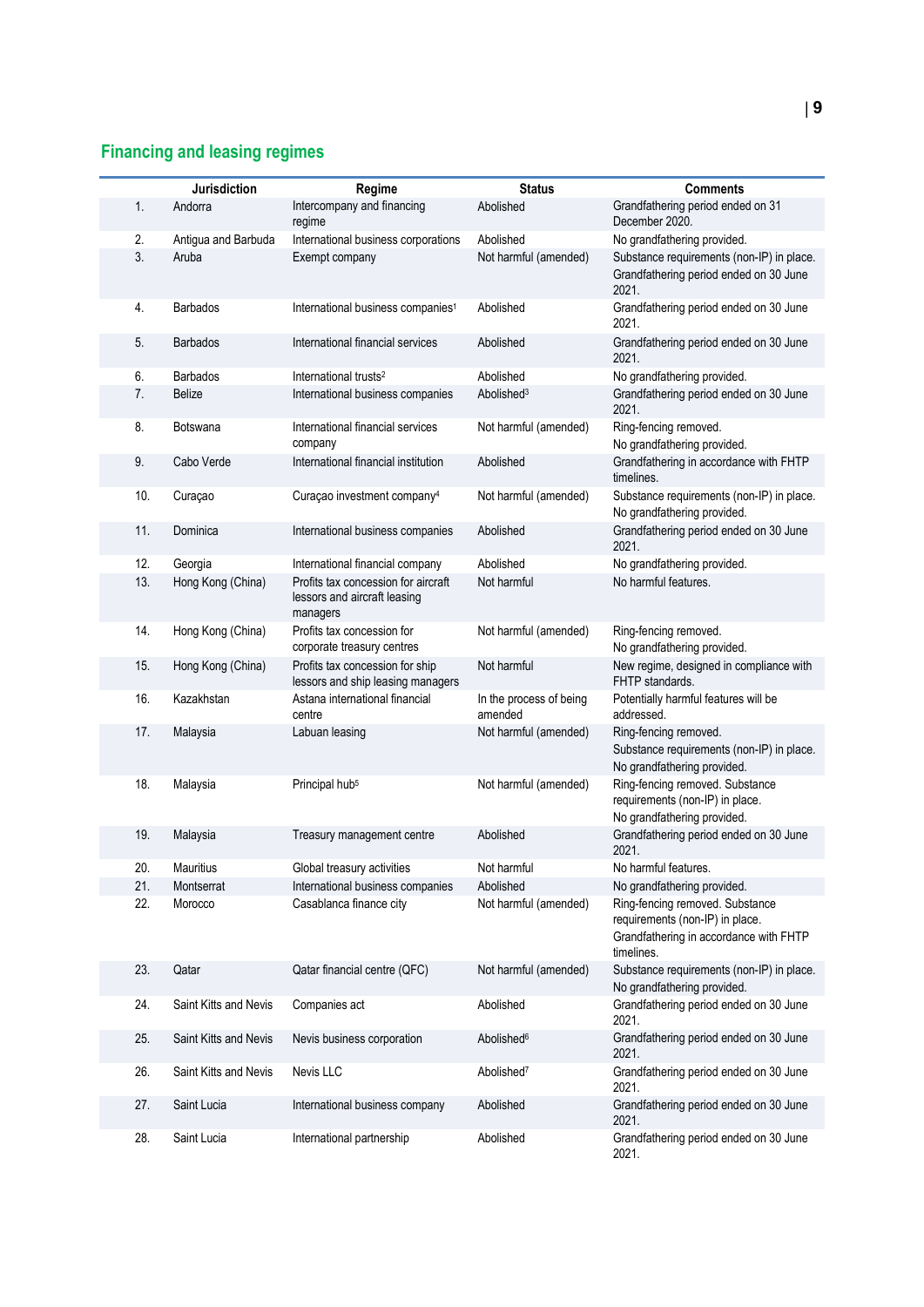| 29. | Saint Lucia                         | International trusts <sup>8</sup>                | Abolished                             | Grandfathering period ended on 30 June<br>2021.    |
|-----|-------------------------------------|--------------------------------------------------|---------------------------------------|----------------------------------------------------|
| 30. | Saint Vincent and<br>the Grenadines | International business companies                 | Abolished                             | Grandfathering period ended on 30 June<br>2021.    |
| 31. | Saint Vincent and<br>the Grenadines | International trusts <sup>9</sup>                | Abolished                             | Grandfathering period ended on 30 June<br>2021.    |
| 32. | San Marino                          | Financing regime provided by law<br>no. 102/2004 | Abolished                             | No grandfathering provided.                        |
| 33. | Seychelles                          | Companies special license <sup>10</sup>          | Abolished                             | Grandfathering period ended on 30 June<br>2021.    |
| 34. | Seychelles                          | International business companies                 | Abolished                             | No grandfathering provided.                        |
| 35. | Singapore                           | Aircraft leasing scheme                          | Not harmful                           | No harmful features.                               |
| 36. | Singapore                           | Finance and treasury centre                      | Not harmful                           | No harmful features.                               |
| 37. | Sint Maarten                        | Tax exempt company                               | In the process of being<br>eliminated | Potentially harmful features will be<br>addressed. |

1. Also reviewed as a headquarters regime.

2. Also reviewed as a holding company regime.

3. The regime is abolished as of 1 January 2020. For the year 2019, international business companies were not subject to substantial activities requirements. In addition, new entrants in the regime and new assets/activities of grandfathered taxpayers could wrongfully benefit from grandfathering during the period 16 October 2017 – 31 December 2019. This issue is now historical only.

4. Formerly known as "Tax exempt entity".

5. Also reviewed as a headquarters regime.

6. The preferential tax treatment for this regime has been abolished; however, Nevis business corporations can still be registered in Saint Kitts and Nevis with no tax preference.

7. The preferential tax treatment for this regime has been abolished; however, Nevis Limited Liability Companies can still be registered in Saint Kitts and Nevis with no tax preference.

8. Also reviewed as a holding company regime.

9. Also reviewed as a holding company regime.

10. Also reviewed as a headquarters regime.

#### **Banking and insurance regimes**

|                  |     | Jurisdiction        | Regime                                                                                      | <b>Status</b>          | <b>Comments</b>                                            |
|------------------|-----|---------------------|---------------------------------------------------------------------------------------------|------------------------|------------------------------------------------------------|
| 1.               |     | Antigua and Barbuda | International banking                                                                       | Abolished              | No grandfathering provided.                                |
| 2.               |     | Australia           | Offshore banking unit                                                                       | Abolished <sup>1</sup> | Grandfathering in accordance with<br>FHTP timelines.       |
| 3.               |     | <b>Barbados</b>     | Exempt insurance                                                                            | Abolished              | Grandfathering period ended on 30<br>June 2021.            |
| $\overline{4}$ . |     | <b>Barbados</b>     | Insurance regime                                                                            | Not harmful            | New regime, designed in compliance<br>with FHTP standards. |
| 5.               |     | <b>Barbados</b>     | Qualifying insurance companies                                                              | Abolished              | No grandfathering provided.                                |
| 6.               |     | Canada              | International banking centres                                                               | Abolished              | No grandfathering provided.                                |
| 7.               |     | Cook Islands        | Captive insurance                                                                           | Abolished              | No grandfathering provided.                                |
| 8.               |     | Cook Islands        | International banking                                                                       | Abolished              | Grandfathering in accordance with<br>FHTP timelines.       |
| 9.               |     | Cook Islands        | International insurance companies                                                           | Abolished              | No grandfathering provided.                                |
|                  | 10. | Dominica            | Offshore banking                                                                            | Abolished              | Grandfathering period ended on 30<br>June 2021.            |
|                  | 11. | Hong Kong (China)   | Profits tax concession for captive<br>insurers                                              | Not harmful (amended)  | Ring-fencing removed.<br>No grandfathering provided.       |
|                  | 12. | Hong Kong (China)   | Profits tax concession for<br>professional reinsurers                                       | Not harmful (amended)  | Ring-fencing removed.<br>No grandfathering provided.       |
|                  | 13. | Hong Kong (China)   | Profits tax concession for specified<br>insurers and licensed insurance<br>broker companies | Not harmful            | New regime, designed in compliance<br>with FHTP standards. |
|                  | 14. | Macau (China)       | Macau offshore institution                                                                  | Abolished              | Grandfathering period ended on 31<br>December 2020.        |
|                  | 15. | Malaysia            | Labuan financial services                                                                   | Not harmful (amended)  | Ring-fencing removed.                                      |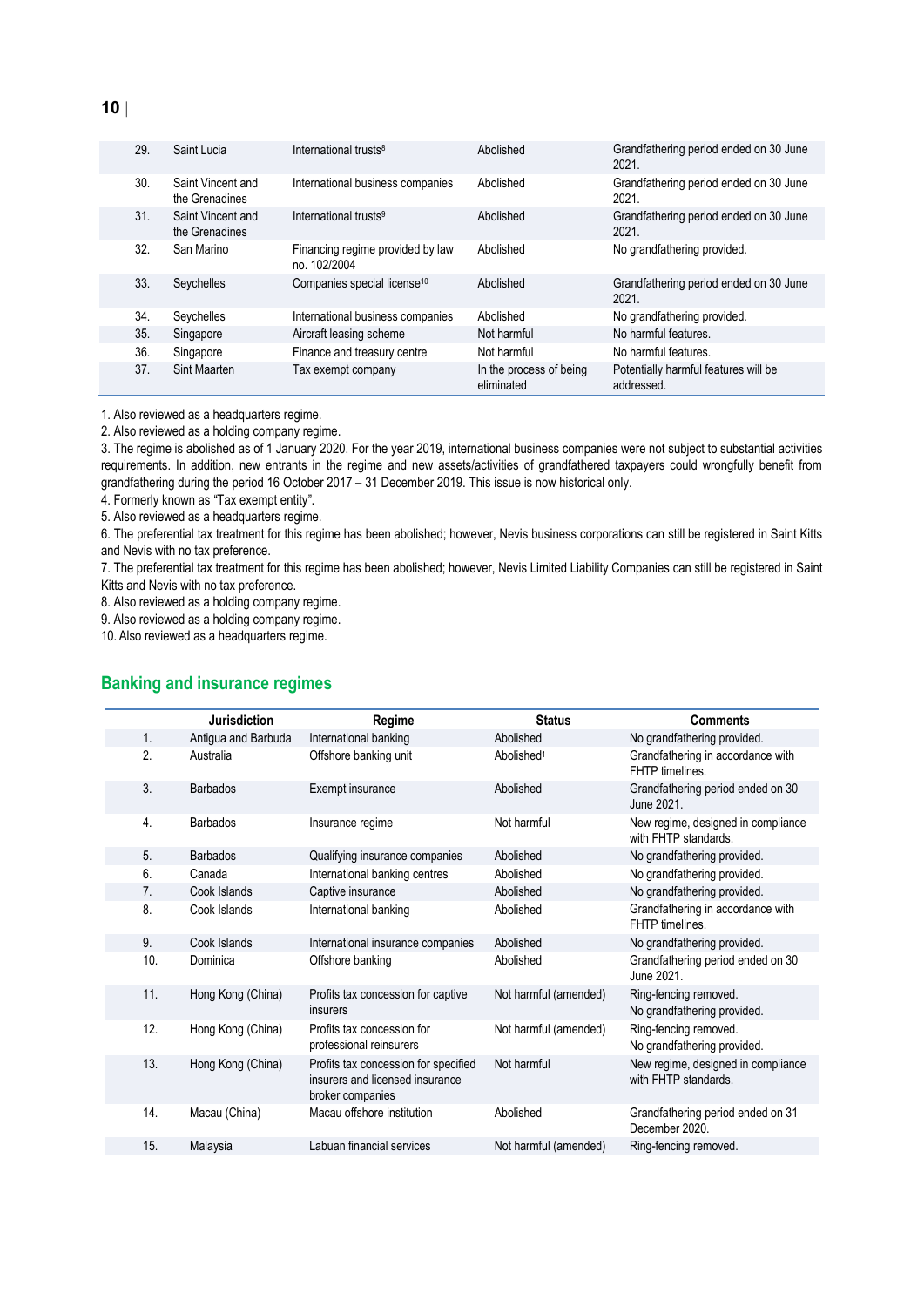|     |                  |                                                                                        |                       | Substance requirements (non-IP) in<br>place.<br>No grandfathering provided.                     |
|-----|------------------|----------------------------------------------------------------------------------------|-----------------------|-------------------------------------------------------------------------------------------------|
| 16. | Malaysia         | Re-insurance and re-takaful<br>business <sup>2</sup>                                   | Not harmful (amended) | Ring-fencing removed.<br>No grandfathering provided.                                            |
| 17. | <b>Mauritius</b> | Banks holding a banking licence<br>under the Banking Act 2004                          | Not harmful           | New regime, designed in compliance<br>with FHTP standards.                                      |
| 18. | <b>Mauritius</b> | Banks holding a banking licence<br>under the Banking Act 2004<br>('Segment B banking') | Abolished             | Grandfathering period ended on 30<br>June 2019.                                                 |
| 19. | <b>Mauritius</b> | Captive insurance                                                                      | Not harmful (amended) | Substance requirements (non-IP) in<br>place.<br>No grandfathering provided.                     |
| 20. | <b>Mauritius</b> | Investment banking                                                                     | Abolished             | Grandfathering in accordance with<br>FHTP timelines.                                            |
| 21. | Morocco          | Banks and holding companies in<br>offshore zones                                       | Abolished             | No grandfathering provided.                                                                     |
| 22. | Nigeria          | Free trade zones <sup>3</sup>                                                          | Not operational       | Regime not operational.                                                                         |
| 23. | Seychelles       | Fund administration business                                                           | Not harmful (amended) | Substance requirements (non-IP) in<br>place.<br>Grandfathering period ended on 30<br>June 2021. |
| 24. | Seychelles       | Non-domestic insurance business                                                        | Abolished             | Grandfathering period ended on 30<br>June 2021.                                                 |
| 25. | Seychelles       | Offshore banking                                                                       | Abolished             | No grandfathering provided.                                                                     |
| 26. | Seychelles       | Reinsurance business                                                                   | Abolished             | No grandfathering provided.                                                                     |
| 27. | Seychelles       | Securities businesses under the<br>securities act                                      | Not harmful (amended) | Substance requirements (non-IP) in<br>place.<br>Grandfathering period ended on 30<br>June 2021. |
| 28. | Singapore        | Financial sector incentive                                                             | Not harmful           | No harmful features.                                                                            |
| 29. | Singapore        | Insurance business development                                                         | Not harmful (amended) | Ring-fencing removed.<br>Grandfathering period ended on 30<br>June 2021.                        |
| 30. | Thailand         | International banking facilities                                                       | Abolished             | Grandfathering period ended on 31<br>December 2020.                                             |
| 31. | Tunisia          | Offshore banking                                                                       | Abolished             | Grandfathering period ended on 31<br>December 2020.                                             |

1. Subject to final adoption of legislative amendments.

2. Formerly known as "Inward re-insurance and offshore insurance".

3. Also reviewed as a distribution and service centre regime.

# **Distribution centre and service centre regimes**

|                  | Jurisdiction    | Regime                                       | <b>Status</b>                      | <b>Comments</b>                                                                                                       |
|------------------|-----------------|----------------------------------------------|------------------------------------|-----------------------------------------------------------------------------------------------------------------------|
| 1.               | Andorra         | Companies involved in international<br>trade | Abolished                          | Grandfathering period ended on 31<br>December 2020.                                                                   |
| 2.               | Armenia         | Free economic zones                          | Under review                       | Regime under review by FHTP.                                                                                          |
| 3.               | Armenia         | Information technology projects              | Under review                       | Regime under review by FHTP.                                                                                          |
| $\overline{4}$ . | Aruba           | Free zone                                    | Not harmful<br>(amended)           | Ring-fencing removed. Substance<br>requirements (non-IP) in place.<br>Grandfathering period ended on 30<br>June 2021. |
| 5.               | <b>Barbados</b> | Fiscal incentives act                        | Out of scope                       | No benefits for income from<br>geographically mobile activities.                                                      |
| 6.               | Costa Rica      | Free trade zone                              | In the process of<br>being amended | Potentially harmful features will be<br>addressed.                                                                    |
| 7 <sub>1</sub>   | Curaçao         | <b>Export facility</b>                       | Abolished                          | No grandfathering provided.                                                                                           |
|                  |                 |                                              |                                    |                                                                                                                       |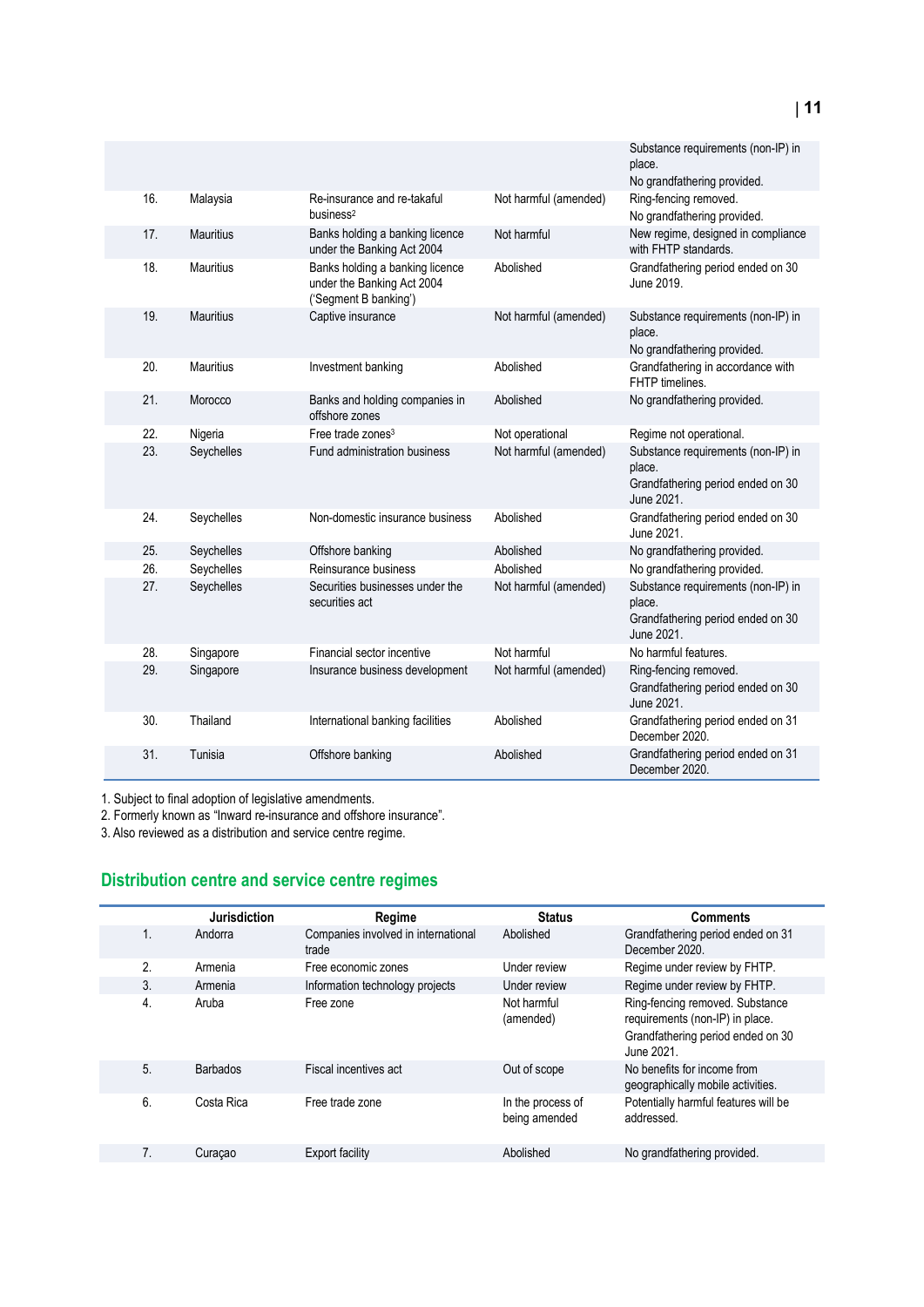| 8.  | Curaçao               | E-Zone                                              | Out of scope<br>(amended)                          | Benefits for income from geographically<br>mobile activities removed.<br>No grandfathering provided.                                                     |
|-----|-----------------------|-----------------------------------------------------|----------------------------------------------------|----------------------------------------------------------------------------------------------------------------------------------------------------------|
| 9.  | Dominican<br>Republic | Border development                                  | In the process of<br>being amended                 | Potentially harmful features will be<br>addressed.                                                                                                       |
| 10. | Dominican<br>Republic | Free trade zones                                    | Out of scope<br>(amended)                          | Benefits for income from geographically<br>mobile activities removed.<br>No grandfathering provided.                                                     |
| 11. | Dominican<br>Republic | Logistics centres                                   | In the process of<br>being amended                 | Potentially harmful features will be<br>addressed.                                                                                                       |
| 12. | Eswatini              | Special economic zones                              | Under review                                       | Regime under review by FHTP.                                                                                                                             |
| 13. | Gabon                 | Special economic zone                               | In the process of<br>being amended                 | Potentially harmful features will be<br>addressed.                                                                                                       |
| 14. | Georgia               | Free industrial zone                                | Out of scope                                       | No benefits for income from<br>geographically mobile activities.                                                                                         |
| 15. | Georgia               | Special trade company                               | Out of scope                                       | No benefits for income from<br>geographically mobile activities.                                                                                         |
| 16. | Georgia               | Virtual zone person                                 | Potentially harmful<br>but not actually<br>harmful | Ring-fencing and substantial activities<br>factor implicated, but no harmful<br>economic effects in practice. Regime is<br>subject to annual monitoring. |
| 17. | Honduras              | Free zones (ZOLI)                                   | Under review                                       | Regime under review by FHTP.                                                                                                                             |
| 18. | Honduras              | Employment and economic<br>development zones (ZEDE) | Under review                                       | Regime under review by FHTP.                                                                                                                             |
| 19. | Jamaica               | Special economic zones                              | In the process of<br>being amended                 | Potentially harmful features will be<br>addressed.                                                                                                       |
| 20. | Jordan                | Aqaba special economic zone                         | In the process of<br>being amended                 | Potentially harmful features will be<br>addressed.                                                                                                       |
| 21. | Jordan                | Development zones                                   | Not harmful<br>(amended)                           | Ring-fencing removed.<br>Substance requirements (non-IP) in<br>place.<br>No grandfathering provided.                                                     |
| 22. | Jordan                | Free trade zones                                    | Abolished                                          | No grandfathering provided.                                                                                                                              |
| 23. | Kazakhstan            | Special economic zones                              | In the process of<br>being amended                 | Potentially harmful features will be<br>addressed.                                                                                                       |
| 24. | Kenya                 | Export processing zone                              | Out of scope                                       | No benefits for income from<br>geographically mobile activities.                                                                                         |
| 25. | Kenya                 | Special economic zone <sup>2</sup>                  | Not operational                                    | Regime not operational.                                                                                                                                  |
| 26. | Korea                 | Foreign investment zone                             | Out of scope                                       | No benefits for income from<br>geographically mobile activities.                                                                                         |
| 27. | Korea                 | Free economic zone / free trade zone                | Out of scope                                       | No benefits for income from<br>geographically mobile activities.                                                                                         |
| 28. | Lithuania             | Free economic zone taxation regime                  | Not harmful                                        | No harmful features.                                                                                                                                     |
| 29. | Malaysia              | Approved service projects                           | Out of scope                                       | No benefits for income from<br>geographically mobile activities.                                                                                         |
| 30. | Malaysia              | Green technology services                           | Not harmful                                        | No harmful features.                                                                                                                                     |
| 31. | Malaysia              | Malaysian international trading<br>company          | Out of scope                                       | No benefits for income from<br>geographically mobile activities.                                                                                         |
| 32. | Malaysia              | Special economic regions                            | Not harmful<br>(amended)                           | Ring-fencing removed.<br>Substance requirements (non-IP) in<br>place.<br>Grandfathering period ended on 30<br>June 2021.                                 |
| 33. | <b>Mauritius</b>      | Freeport zone                                       | Out of scope<br>(amended)                          | Benefits for income from geographically<br>mobile activities removed.<br>Grandfathering period ended on 30<br>June 2021.                                 |
| 34. | Mongolia              | Free trade zones                                    | Abolished                                          | No grandfathering provided.                                                                                                                              |
| 35. | Morocco               | Export societies                                    | Out of scope                                       | No benefits for income from<br>geographically mobile activities.                                                                                         |
| 36. | Morocco               | Free trade zones                                    | Out of scope                                       | No benefits for income from                                                                                                                              |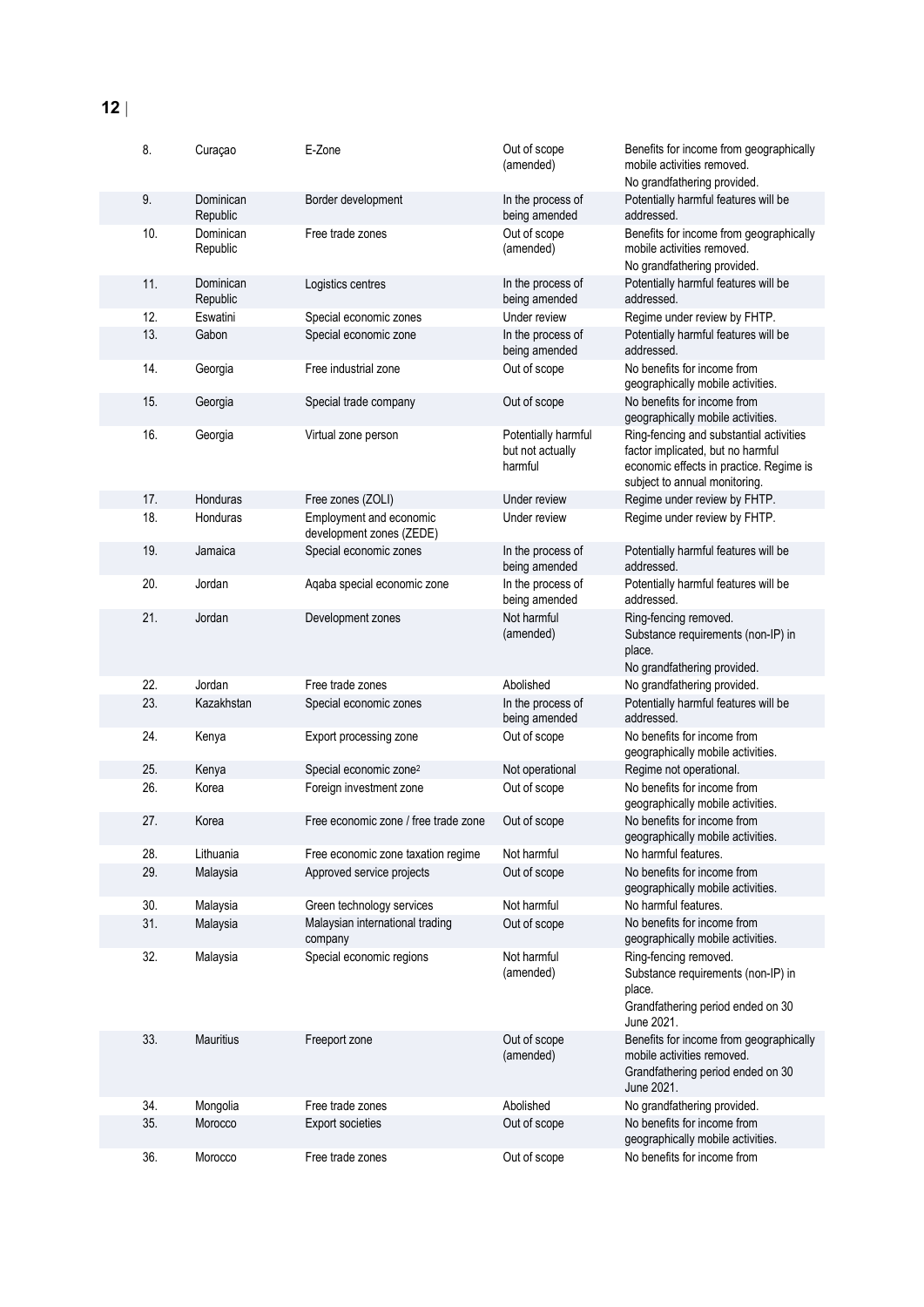|     |                                 |                                              |                                    | geographically mobile activities.                                                                                        |
|-----|---------------------------------|----------------------------------------------|------------------------------------|--------------------------------------------------------------------------------------------------------------------------|
| 37. | Nigeria                         | Free trade zones <sup>3</sup>                | Out of scope                       | No benefits for income from<br>geographically mobile activities.                                                         |
| 38. | North Macedonia                 | Technological industrial development<br>zone | In the process of<br>being amended | Potentially harmful features will be<br>addressed.                                                                       |
| 39. | Pakistan                        | Export regime on IT                          | Under review                       | Regime under review by FHTP.                                                                                             |
| 40. | Panama                          | Colon free zone                              | Out of scope                       | No benefits for income from<br>geographically mobile activities.                                                         |
| 41. | Panama                          | Panama-Pacifico special economic<br>zone     | Not harmful<br>(amended)           | Ring-fencing removed.<br>Substance requirements (non-IP) in<br>place.<br>Grandfathering period ended on 30<br>June 2021. |
| 42. | Paraguay                        | Free zone                                    | Out of scope                       | No benefits for income from<br>geographically mobile activities.                                                         |
| 43. | Peru                            | Special economic zone 1 (Ceticos /<br>ZED)   | Out of scope                       | No benefits for income from<br>geographically mobile activities.                                                         |
| 44. | Peru                            | Special economic zone 2<br>(Zofratacna)      | Not harmful                        | No harmful features.                                                                                                     |
| 45. | Qatar                           | Free zone areas                              | Not harmful<br>(amended)           | Substance requirements (non-IP) in<br>place.<br>Grandfathering in accordance with<br>FHTP timelines.                     |
| 46. | Qatar                           | Free zone at science & technology<br>park    | Not harmful<br>(amended)           | Substance requirements (nexus<br>approach and non-IP) in place.<br>Grandfathering in accordance with<br>FHTP timelines.  |
| 47. | Saint Kitts and<br><b>Nevis</b> | Fiscal incentives act                        | Out of scope                       | No benefits for income from<br>geographically mobile activities.                                                         |
| 48. | Seychelles                      | International trade zone                     | Out of scope<br>(amended)          | Benefits for income from geographically<br>mobile activities removed.<br>Grandfathering period ended on 30<br>June 2021. |
| 49. | Singapore                       | Global trader programme                      | Not harmful                        | No harmful features.                                                                                                     |
| 50. | Thailand                        | International trade centre                   | Abolished                          | No grandfathering provided.                                                                                              |
| 51. | <b>Trinidad and</b><br>Tobago   | Free trade zones                             | Harmful                            | Ring-fencing and exchange of<br>information factors implicated.                                                          |
| 52. | Tunisia                         | Export regime                                | Abolished                          | Grandfathering period ended on 31<br>December 2020.                                                                      |
| 53. | Uruguay                         | Free zones                                   | Not harmful<br>(amended)           | Ring-fencing removed.<br>Substance requirements (non-IP) in<br>place.<br>Grandfathering period ended on 30<br>June 2021. |
| 54. | Uruguay                         | Shared service centre                        | Not harmful<br>(amended)           | Ring-fencing removed.<br>No grandfathering provided.                                                                     |
| 55. | Viet Nam                        | Disadvantaged areas                          | Out of scope                       | No benefits for income from<br>geographically mobile activities.                                                         |
| 56. | Viet Nam                        | Economic zones                               | Out of scope                       | No benefits for income from<br>geographically mobile activities.                                                         |
| 57. | Viet Nam                        | Export processing zone                       | Out of scope                       | No benefits for income from<br>geographically mobile activities.                                                         |
| 58. | Viet Nam                        | Industrial parks/zones                       | Out of scope                       | No benefits for income from<br>geographically mobile activities.                                                         |

1. The FHTP agreed in principle that new draft legislation introducing substantial activities requirements, if enacted, would meet the FHTP requirements and the regime would then be able to be concluded as "not harmful (amended)".

2. Also reviewed as a headquarters regime.

3. Also reviewed as a banking and insurance regime.

4. Regime closed to new entrants on administrative basis and legal changes are forthcoming, which will be reviewed by the FHTP.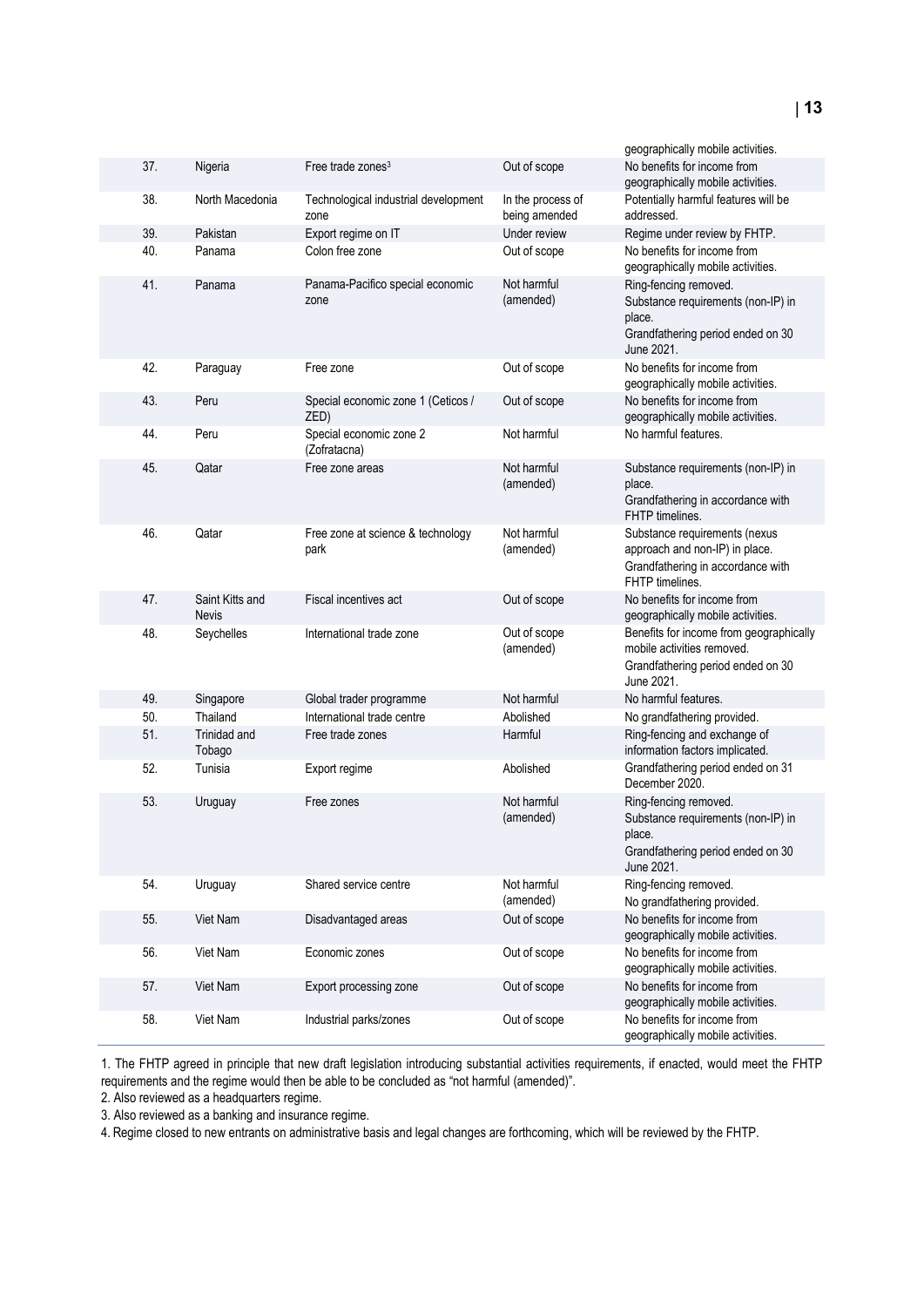### **Shipping regimes**

|                | <b>Jurisdiction</b>                | Regime                                       | <b>Status</b>            | <b>Comments</b>                                      |
|----------------|------------------------------------|----------------------------------------------|--------------------------|------------------------------------------------------|
| 1.             | Antigua and Barbuda                | Tonnage tax <sup>1</sup>                     | Not harmful<br>(amended) | Ring-fencing removed.<br>No grandfathering provided. |
| 2.             | Aruba                              | Shipping and aviation                        | Not harmful              | No harmful features.                                 |
| 3.             | Shipping regime<br><b>Barbados</b> |                                              | Not harmful<br>(amended) | Ring-fencing removed.<br>No grandfathering provided. |
| 4.             | Cabo Verde                         | International shipping                       | Not harmful<br>(amended) | Ring-fencing removed.<br>No grandfathering provided. |
| 5.             | Hong Kong (China)                  | Profits tax exemptions for ship<br>operators | Not harmful              | No harmful features.                                 |
| 6.             | Liberia                            | Shipping regime                              | Not harmful              | No harmful features.                                 |
| 7 <sub>1</sub> | Lithuania                          | Tonnage tax regime                           | Not harmful              | No harmful features.                                 |
| 8.             | Malta                              | Tonnage tax system                           | Not harmful              | No harmful features.                                 |
| 9.             | <b>Mauritius</b>                   | Shipping regime                              | Not harmful              | No harmful features.                                 |
| 10.            | Panama                             | Shipping regime                              | Not harmful              | No harmful features.                                 |
| 11.            | Singapore                          | Maritime sector incentive                    | Not harmful              | No harmful features.                                 |

*Note*: The determination of substantial activity in the context of shipping regimes recognises that significant core income generating activities within shipping are performed in transit outside of the jurisdiction of the shipping regime, and that the value creation attributable to the core income generating activities that occur from a fixed location is more limited than for other types of regimes for mobile business income. The determination further considered whether the regime was designed to ensure that the qualifying taxpayer handles all corporate law and regulatory compliance of the shipping company with any additional obligations within the jurisdiction such as ship registration including compliance with International Maritime Organisation ("IMO") regulations, customs and manning requirements (noting the various regulatory requirements for shipping identified in the Consolidated Application Note) consistent with the IMO definition.

1. This regime will apply from 2021. The shipping regime under the Antigua and Barbuda Merchant Shipping Act 2006 has been abolished.

#### **Holding company regimes**

|    | <b>Jurisdiction</b>                 | Regime                                               | <b>Status</b>            | <b>Comments</b>                                                              |
|----|-------------------------------------|------------------------------------------------------|--------------------------|------------------------------------------------------------------------------|
|    | Andorra                             | Holding company regime                               | Not harmful<br>(amended) | Ring-fencing removed.<br>Grandfathering period ended on 31<br>December 2020. |
| 2. | <b>Barbados</b>                     | International societies with restricted<br>liability | Abolished                | Grandfathering period ended on 30<br>June 2021.                              |
| 3. | <b>Barbados</b>                     | International trusts <sup>1</sup>                    | Abolished                | No grandfathering provided.                                                  |
| 4. | Saint Lucia                         | International trusts <sup>2</sup>                    | Abolished                | Grandfathering period ended on 30<br>June 2021.                              |
| 5. | Saint Vincent and the<br>Grenadines | International trusts <sup>3</sup>                    | Abolished                | Grandfathering period ended on 30<br>June 2021.                              |

1. Also reviewed as a financing and leasing regime.

2. Also reviewed as a financing and leasing regime.

3. Also reviewed as a financing and leasing regime.

#### **Fund management regimes**

|          | Jurisdiction          | Regime                                         | <b>Status</b> | Comments                                                   |
|----------|-----------------------|------------------------------------------------|---------------|------------------------------------------------------------|
|          | <br>Hong Kong (China) | Profits tax concession for carried<br>interest | Not harmful   | New regime, designed in compliance<br>with FHTP standards. |
| <u>.</u> | Malaysia              | Foreign fund management                        | Not harmful   | No harmful features.                                       |

### **Miscellaneous regimes**

| <b>Jurisdiction</b> | Reaime                         | Status       | こomments                     |
|---------------------|--------------------------------|--------------|------------------------------|
| Albania             | Industries incentive (software | Under review | Regime under review by FHTP. |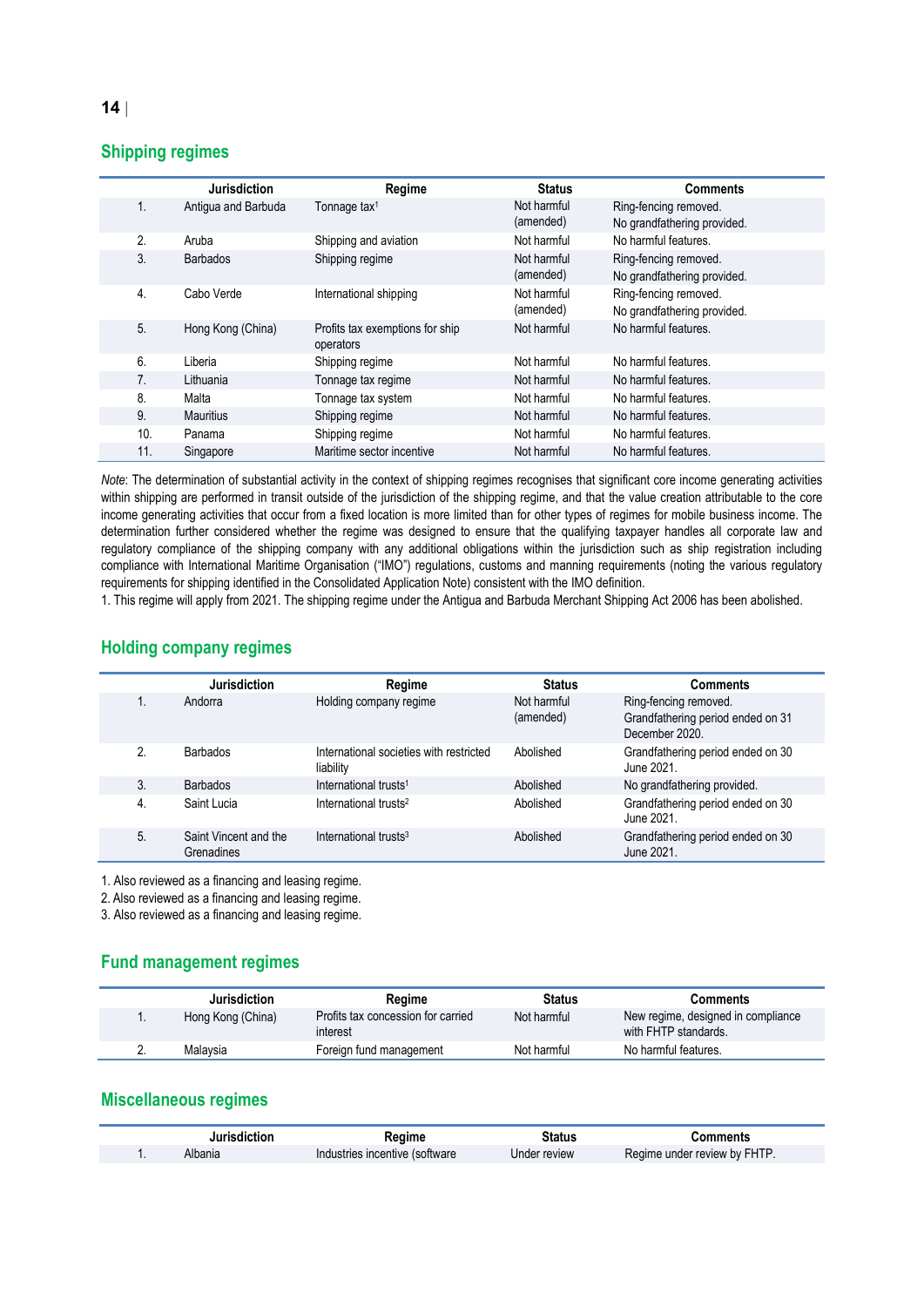| 2.  | Aruba             | production / development)<br>Imputation payment company                              | Potentially harmful<br>but not actually<br>harmful<br>From 1 January<br>2026: Abolished | Lack of substantial activities<br>requirements, but no harmful economic<br>effects in practice. Regime is subject to<br>annual monitoring.                                       |
|-----|-------------------|--------------------------------------------------------------------------------------|-----------------------------------------------------------------------------------------|----------------------------------------------------------------------------------------------------------------------------------------------------------------------------------|
| 3.  | Aruba             | Investment promotion                                                                 | Not harmful<br>(amended)                                                                | Ring-fencing removed. Substance<br>requirements (non-IP) in place.<br>Grandfathering period ended on 30<br>June 2021.                                                            |
| 4.  | Aruba             | San Nicolas                                                                          | Abolished                                                                               | Grandfathering period ended on 31<br>December 2020.                                                                                                                              |
| 5.  | <b>Barbados</b>   | Credit for foreign currency earnings /<br>Credit for overseas project or<br>services | Abolished                                                                               | No grandfathering provided.                                                                                                                                                      |
| 6.  | Brunei Darussalam | Investment incentives regime <sup>1</sup>                                            | Potentially harmful<br>but not actually<br>harmful                                      | Lack of substantial activities<br>requirements and transparency factor<br>implicated, but no harmful economic<br>effects in practice. Regime is subject to<br>annual monitoring. |
| 7.  | Cabo Verde        | Incentive for internationalization                                                   | Out of scope                                                                            | No benefits for income from<br>geographically mobile activities.                                                                                                                 |
| 8.  | Cabo Verde        | International business centre                                                        | Out of scope<br>(amended)                                                               | Benefits for income from geographically<br>mobile activities removed.<br>No grandfathering provided.                                                                             |
| 9.  | Cook Islands      | Development investment incentives                                                    | Abolished                                                                               | No grandfathering provided.                                                                                                                                                      |
| 10. | Cook Islands      | Incentive for certain public works                                                   | Abolished                                                                               | No grandfathering provided.                                                                                                                                                      |
| 11. | Cook Islands      | International companies                                                              | Abolished                                                                               | Grandfathering in accordance with<br>FHTP timelines.                                                                                                                             |
| 12. | Curaçao           | Qualifying activities regime <sup>2</sup>                                            | Not harmful                                                                             | New regime, designed in compliance<br>with FHTP standards.                                                                                                                       |
| 13. | Georgia           | International company                                                                | Not harmful                                                                             | New regime, designed in compliance<br>with FHTP standards.                                                                                                                       |
| 14. | Lithuania         | Large scale investment projects                                                      | Out of scope                                                                            | No benefits for income from<br>geographically mobile activities.                                                                                                                 |
| 15. | Malaysia          | Biotechnology industry                                                               | Not harmful<br>(amended)                                                                | Substance requirements (non-IP) in<br>place.<br>Grandfathering period ended on 30<br>June 2021.                                                                                  |
| 16. | Malaysia          | International currency business unit                                                 | Abolished                                                                               | Grandfathering period ended on 30<br>June 2021.                                                                                                                                  |
| 17. | Malaysia          | <b>MSC Malaysia</b>                                                                  | Not harmful<br>(amended)                                                                | Ring-fencing removed.<br>Substance requirements (non-IP) in<br>place.<br>Grandfathering period ended on 30<br>June 2021.                                                         |
| 18. | Malaysia          | Pioneer status - Contract R&D                                                        | Not harmful<br>(amended)                                                                | Substance requirements (non-IP) in<br>place.<br>Grandfathering period ended on 30<br>June 2021.                                                                                  |
| 19. | Maldives          | Reduced tax rates on profits sourced<br>outside Maldives                             | Abolished                                                                               | No grandfathering provided.                                                                                                                                                      |
| 20. | <b>Mauritius</b>  | Foundations                                                                          | Abolished                                                                               | Grandfathering in accordance with<br>FHTP timelines.                                                                                                                             |
| 21. | <b>Mauritius</b>  | Partial exemption system                                                             | Not harmful                                                                             | New regime, designed in compliance<br>with FHTP standards.                                                                                                                       |
| 22. | Mauritius         | Trusts                                                                               | Abolished                                                                               | Grandfathering in accordance with<br>FHTP timelines.                                                                                                                             |
| 23. | Paraguay          | Investment guarantee                                                                 | Out of scope                                                                            | No benefits for income from<br>geographically mobile activities.                                                                                                                 |
| 24. | Paraguay          | Investment of capital from abroad                                                    | Out of scope                                                                            | No benefits for income from<br>geographically mobile activities.                                                                                                                 |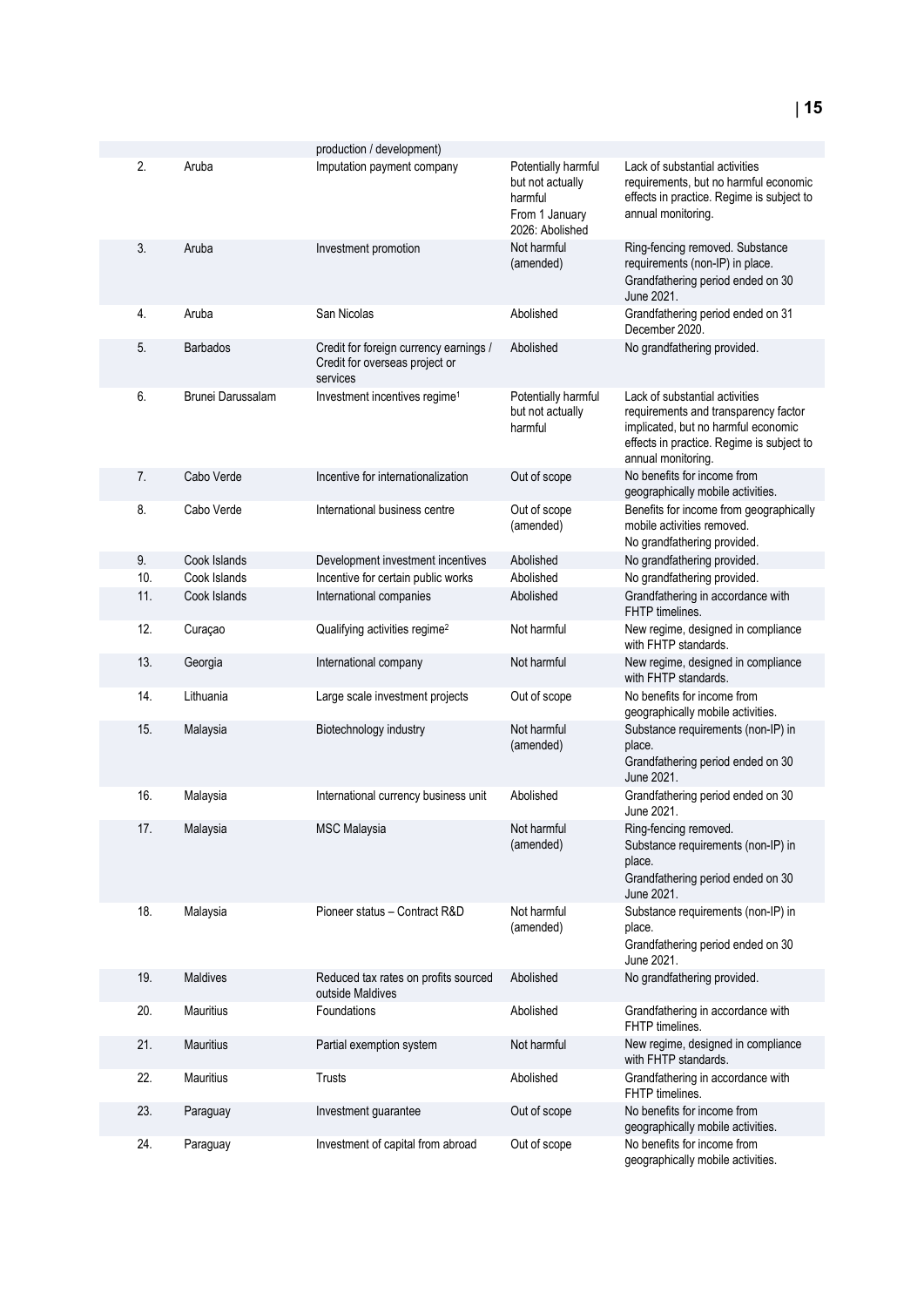| 25.                                                | San Marino           | High innovative enterprise regime                                                                     | Not harmful                                                                | New regime, designed in compliance<br>with FHTP standards.                                                                                 |
|----------------------------------------------------|----------------------|-------------------------------------------------------------------------------------------------------|----------------------------------------------------------------------------|--------------------------------------------------------------------------------------------------------------------------------------------|
| 26.                                                | San Marino           | New companies regime provided by<br>art. 73. law no. 166/2013                                         | Not harmful                                                                | No harmful features.                                                                                                                       |
| 27.                                                | San Marino           | Regime for high-tech start-up<br>companies under law no. 71/2013<br>and delegated decree no. 116/2014 | Abolished                                                                  | Grandfathering period ended on 30<br>June 2021.                                                                                            |
| 28.                                                | Singapore            | DEI-Legal services                                                                                    | Abolished                                                                  | Grandfathering period ended on 30<br>June 2020.                                                                                            |
| 29.                                                | Singapore            | International growth scheme                                                                           | Abolished                                                                  | Grandfathering period ended on 30<br>June 2021.                                                                                            |
| 30.                                                | <b>United States</b> | Foreign-derived intangible income<br>(FDII)                                                           | In the process of<br>being eliminated                                      | The United States has committed to<br>abolish this regime.                                                                                 |
| 31.<br>Uruguay<br>biotechnology                    |                      | Benefits under law 16,906 for                                                                         | Not harmful<br>(amended)                                                   | Substance requirements (non-IP) in<br>place.<br>No grandfathering provided.                                                                |
| 32.                                                | Uruguay              | Benefits under lit S art, 52 for<br>biotechnology and for software                                    | Not harmful<br>(amended)                                                   | Substance requirements (non-IP) in<br>place.<br>No grandfathering provided.                                                                |
| 33.<br>Financial company reorganisation<br>Uruguay |                      | Abolished                                                                                             | Regime abolished before FHTP<br>assessment.<br>No grandfathering provided. |                                                                                                                                            |
| 34.                                                | Uruguay              | Investment law incentives under law<br>16.096                                                         | Out of scope                                                               | No benefits for income from<br>geographically mobile activities.                                                                           |
| 35.                                                | Uruguay              | Tax system according to the source<br>principle                                                       | Out of scope                                                               | No divergence from the jurisdiction's<br>general tax system.                                                                               |
| 36.                                                | Viet Nam             | Software production                                                                                   | Potentially harmful<br>but not actually<br>harmful                         | Lack of substantial activities<br>requirements, but no harmful economic<br>effects in practice. Regime is subject to<br>annual monitoring. |

1. Formerly known as "Pioneer services companies".

2. In the period January – July 2020, a decree on substantial activities was in effect, but was withdrawn by Curaçao as it did not seem to meet the FHTP's requirements.

### **Results on the review of the substantial activities factor for no or only nominal tax jurisdictions**

4. The below table presents the results on the review of the substantial activities factor for no or only nominal tax jurisdictions, as at 16 November 2020. These results include the FHTP's review of legislation, regulations and guidance issued since the June 2019 FHTP meeting.

|    | <b>Jurisdiction</b>   | <b>Status</b> | <b>Comments</b>                                                                       |
|----|-----------------------|---------------|---------------------------------------------------------------------------------------|
| 1. | Anguilla              | Not harmful   | Economic substance requirements were introduced taking effect<br>from 1 January 2019. |
|    |                       |               | Domestic legal framework meets all aspects of the standard.                           |
| 2. | <b>Bahamas</b>        | Not harmful   | Economic substance requirements were introduced taking effect<br>from 1 January 2019. |
|    |                       |               | Domestic legal framework meets all aspects of the standard.                           |
| 3. | Bahrain               | Not harmful   | Economic substance requirements were introduced taking effect<br>from 1 January 2019. |
|    |                       |               | Domestic legal framework meets all aspects of the standard.                           |
| 4. | <b>Barbados</b>       | Not harmful   | Economic substance requirements were introduced taking effect<br>from 1 January 2019. |
|    |                       |               | Domestic legal framework meets all aspects of the standard.                           |
| 5. | Bermuda               | Not harmful   | Economic substance requirements were introduced taking effect<br>from 1 January 2019. |
|    |                       |               | Domestic legal framework meets all aspects of the standard.                           |
| 6. | <b>British Virgin</b> | Not harmful   | Economic substance requirements were introduced taking effect                         |